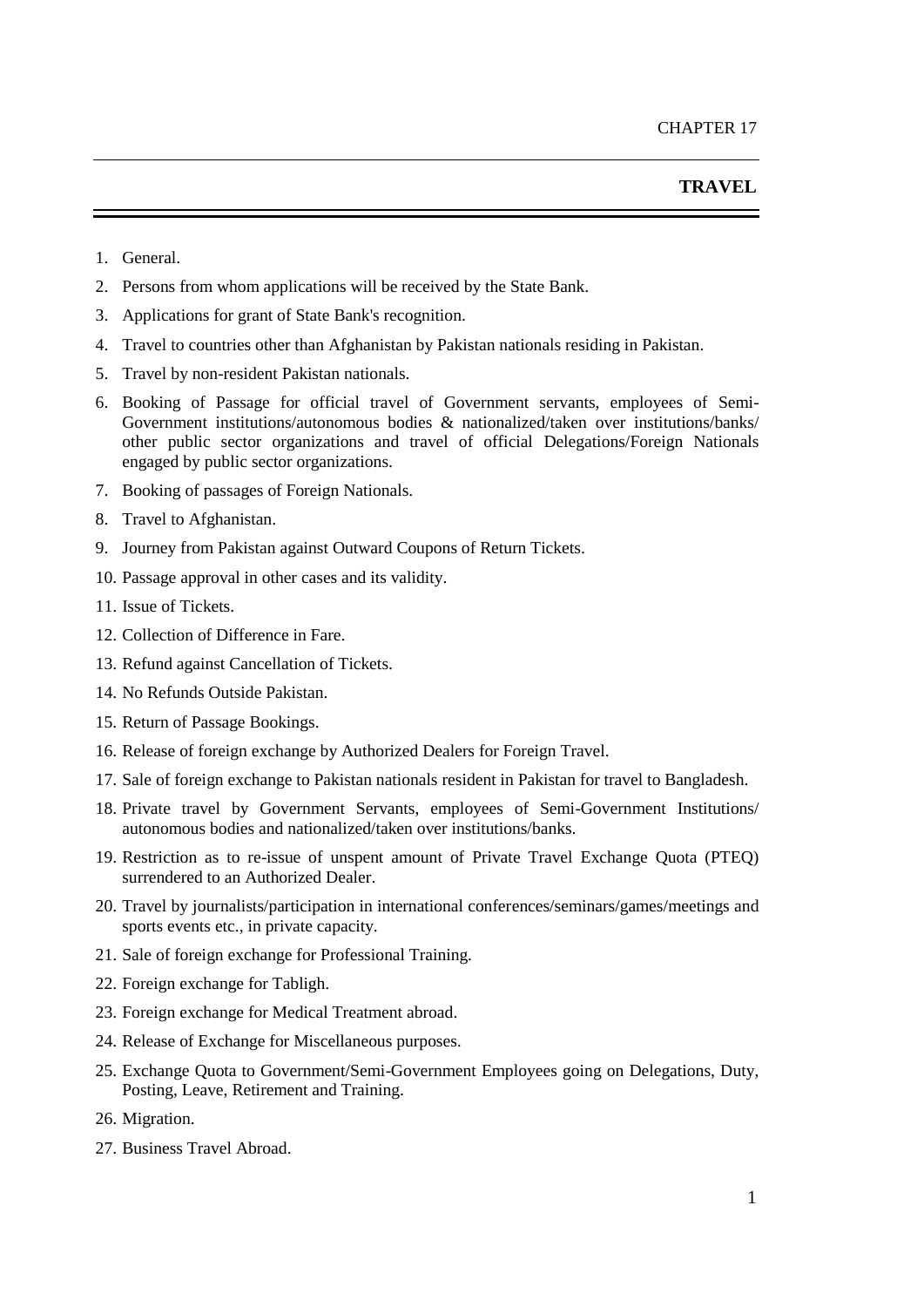- 28. Booking of passage/release of exchange for business visits abroad on the basis of Certificates of Trade Organizations.
- 29. Booking of passage/Release of foreign exchange to representatives of Consultancy/ Construction companies and firms.
- 30. Release of Exchange to Pakistani exporters for participation in International Trade Fairs /Exhibitions in Private Capacity.
- 31. Business Travel abroad with the approval of State Bank.
- 32. Blanket permission for business travel abroad to exporters of commodities, services etc.
- 33. Booking of passage against blanket permission.
- 34 Release of Foreign Exchange against blanket permission.
- 35. Release of Foreign Exchange against Credit Cards to exporters.
- 36. Release of Foreign Exchange to business executives of firms/companies other than exporters against Credit Cards.
- 37. Combination of two exchange facilities.
- 38. Foreign Exchange facilities for studies abroad.
- 39. Freight on Personal Baggage.
- 40. Release of Foreign Exchange for travel, education, medical treatment etc.
- 41. Conversion of Unspent Balance of Rupees by Foreign Nationals.
- 42. Endorsement on Passports and Tickets.
- 43. Form in which Exchange may be issued.
- 44. Surrender by Travellers of Unspent Foreign Exchange.
- 45. Exchange for Hajj.
- 45A. Remittances by Authorized Dealers on behalf of Hajj Group Organizers for Hajj.
- 45B. Remittances by Authorized Dealers on behalf of Umrah Organizers
- 46. Remittances for maintenance expenses of the families of Pakistanis living abroad temporarily.
- 47. Back to back remittance.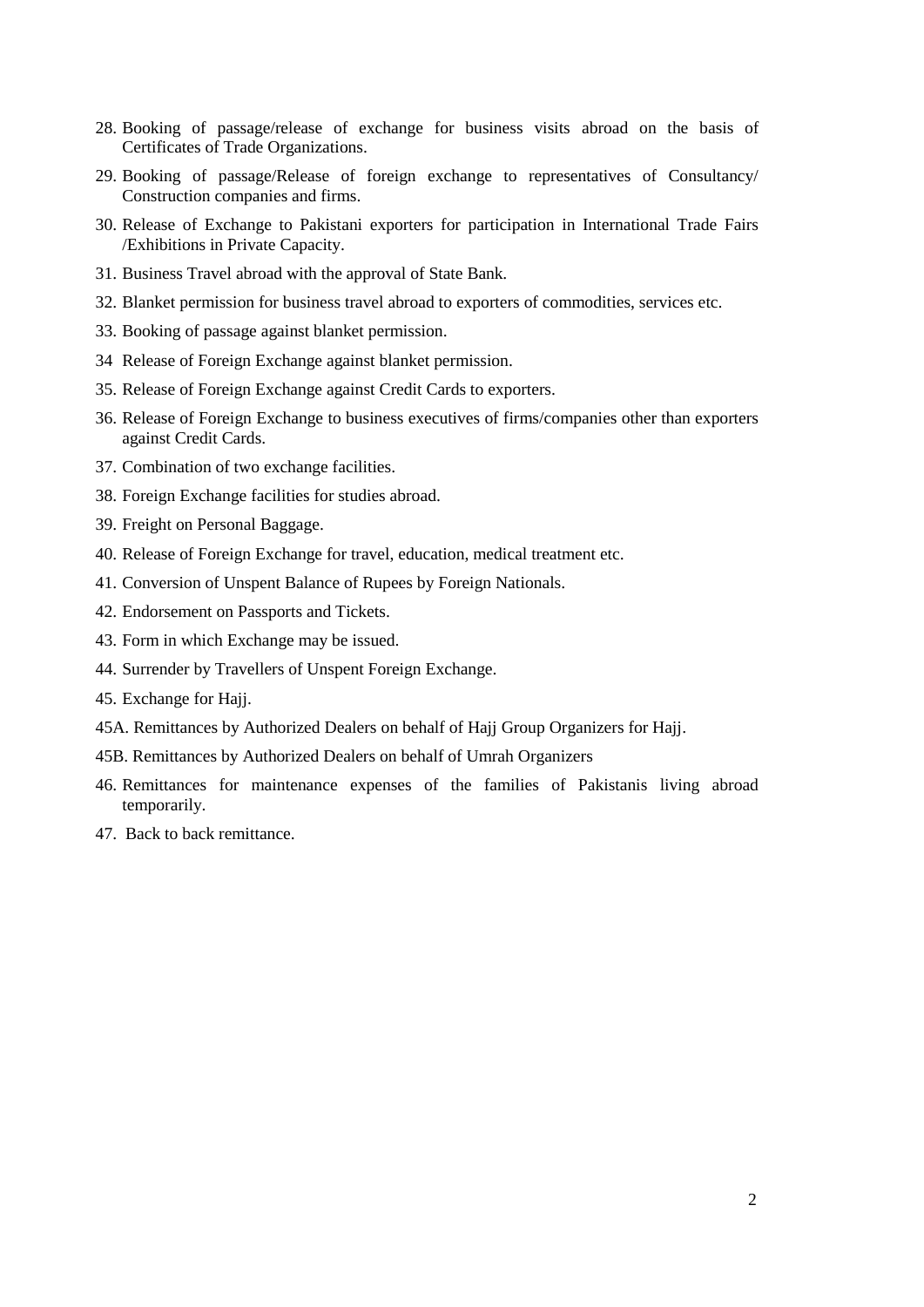#### **CHAPTER 17**

## **TRAVEL**

#### **1. General.**

This chapter sets out the rules in accordance with which the Airlines/Shipping Companies/Travel Agents may sell tickets and Authorized Dealers may release foreign exchange for travel abroad.

#### **2. Persons from whom applications will be received by the State Bank.**

In cases where booking of passage and release of foreign exchange require State Bank's prior approval, SBP-Banking Services Corporation will entertain applications for approval of passage on [Form "P"](file:///C:/Users/imran8347/AppData/Local/Microsoft/Windows/AppData/Local/Microsoft/Windows/Temporary%20Internet%20Files/appendix%20files/appendix%205/ap5-71.htm) or ["P-2"](file:///C:/Users/imran8347/AppData/Local/Microsoft/Windows/AppData/Local/Microsoft/Windows/Temporary%20Internet%20Files/appendix%20files/appendix%205/ap5-72.htm) (Appendices [V-6](file:///C:/Users/imran8347/AppData/Local/Microsoft/Windows/AppData/Local/Microsoft/Windows/Temporary%20Internet%20Files/appendix%20files/appendix%205/ap5-71.htm)6 and [V-6](file:///C:/Users/imran8347/AppData/Local/Microsoft/Windows/AppData/Local/Microsoft/Windows/Temporary%20Internet%20Files/appendix%20files/appendix%205/ap5-72.htm)7 and for release of foreign exchange on [Form T-1](file:///C:/Users/imran8347/AppData/Local/Microsoft/Windows/AppData/Local/Microsoft/Windows/Temporary%20Internet%20Files/appendix%20files/appendix%205/ap5-73.htm) [\(Appendix](file:///C:/Users/imran8347/AppData/Local/Microsoft/Windows/AppData/Local/Microsoft/Windows/Temporary%20Internet%20Files/appendix%20files/appendix%205/ap5-73.htm) V-68) from the following only:

- (i) Applicants themselves.
- (ii) Authorized representatives of Airlines/Shipping Companies.
- (iii) Authorized representatives of such travel agencies/general sales agents licensed by the Government under the Travel Agencies Act, 1976 and Overseas Employment Promoters licensed by the Bureau of Emigration and Overseas Employment, which are recognized by the State Bank for the purpose.
- (iv) Authorized representatives of the Authorized Dealers.

## **3. Applications for grant of State Bank's recognition.**

Applications for grant of recognition for the purpose of [para 2 \(iii\) above](file:///C:/Users/imran8347/AppData/Local/Microsoft/Windows/AppData/Local/Microsoft/Windows/Temporary%20Internet%20Files/Content.Outlook/chapter17.htm%23BUllet%202%20(iii)) should be made to the State Bank through the bankers of the applicants. These applications should, in addition to (i) a confidential report from the applicants' bankers and (ii) a list showing the names of their directors, proprietors, partners etc., as also their nationalities and addresses in Pakistan, be accompanied by the following:

- (i) IATA TRAVEL AGENCIES: Original and one photo copy each of (a) approval of IATA Membership and (b) licence granted by the Government under the Travel Agencies Act, 1976.
- (ii) NON-IATA TRAVEL AGENCIES:(a) Letters from three IATA airlines sponsoring their request and (b) original licence granted by the Government alongwith its photocopy.
- (iii) GENERAL SALES AGENTS: (a) Original licence granted by the Government under the Travel Agencies Act, 1976 alongwith its photo copy and (b) a letter from the airline concerned indicating appointment as their general sales agents.
- (iv) OVERSEAS EMPLOYMENT PROMOTERS: Original licence granted by the Bureau of Emigration and Overseas Employment alongwith its photo copy.

State Bank will, however, accord recognition in its absolute discretion. Recognition so granted is liable to be withdrawn by the State Bank at any time without assigning any reason.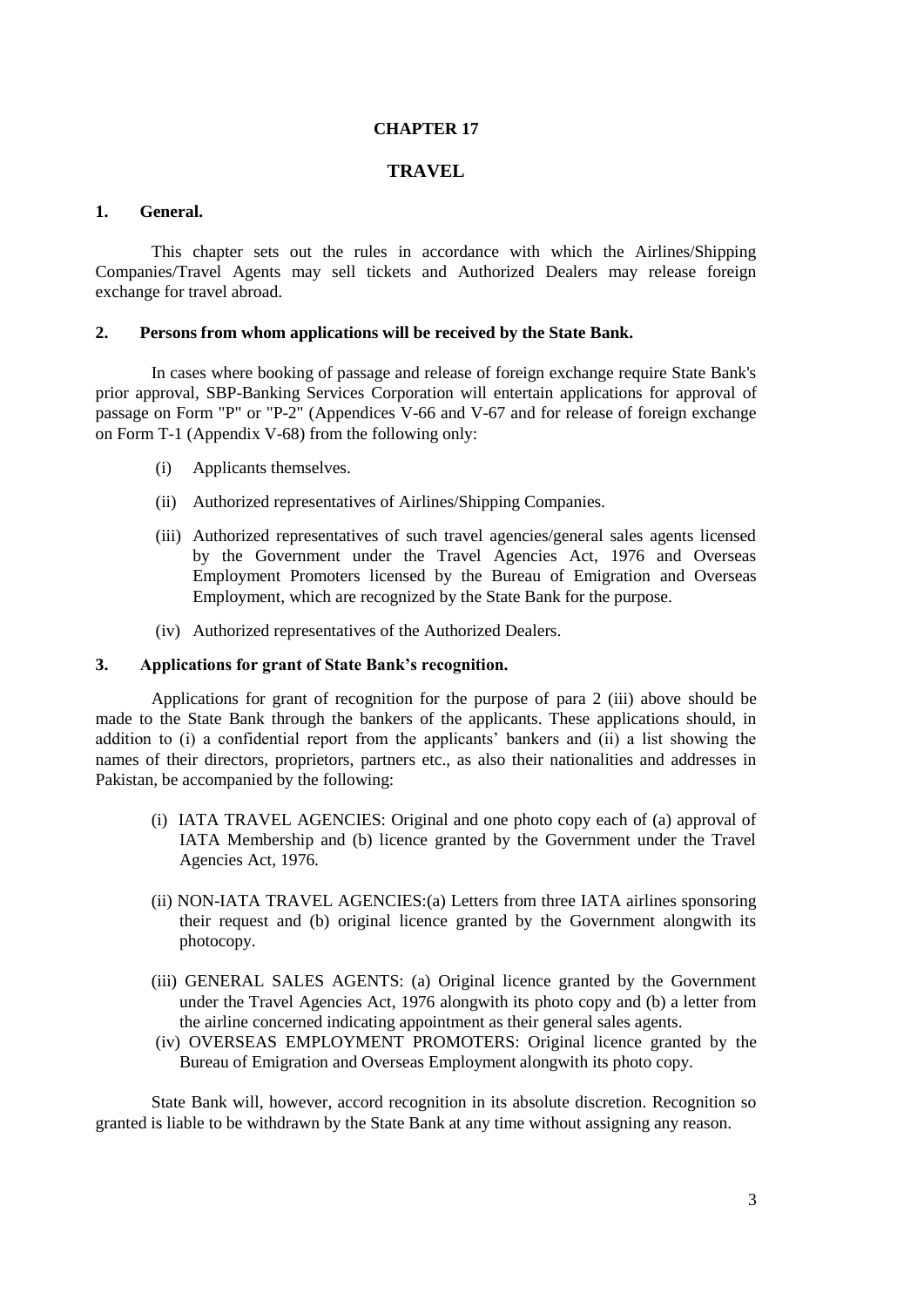# **4. Travel to countries other than Afghanistan by Pakistan nationals residing in Pakistan**

## (i) SALE OF TICKETS IN PAKISTAN.

(a) Airlines/Shipping Companies/Travel Agents may sell tickets to Pakistan nationals resident in Pakistan against payment in Pakistan Rupees on production of passport and in case the traveller is over 18 years of age also Computerized National Identity Card (CNIC).

(b) Airlines/Shipping Companies/Travel Agents may sell tickets on any carrier to Pakistani crew members going abroad to join ships, on the basis of a certificate from the Shipping Master and a certificate from the local agents of the foreign ship owners to the effect that the cost of passage is being paid out of the remittable rupee collections of their foreign principals and that the same will be reported in the relative monthly Disbursement Statement of the concerned principal. The local agent's certificate alongwith the Shipping Master's Office certificate should be submitted with the monthly ["Return of Passage Bookings \(Appendix](file:///C:/Users/imran8347/AppData/Local/Microsoft/Windows/AppData/Local/Microsoft/Windows/Temporary%20Internet%20Files/appendix%20files/appendix%205/ap5-47.htm) V-38)".

# (ii) TICKETS RECEIVED FROM ABROAD.

Travel against P.T.As/tickets on PIA/Pakistan Shipping Companies as well as on foreign carriers received from abroad may be allowed without approval of the State Bank of Pakistan.

# (iii) REBATED TICKETS.

(a) Travel by employees of Airlines/Shipping Companies and their dependents against 100% rebated/free tickets may be authorized by the carriers concerned. Travel by persons entitled to partly rebated tickets of PIA/Pakistan Shipping Companies may also be authorized by the carriers concerned.

(b) Travel against 100% rebated tickets on the inaugural flights and other travel against complimentary tickets issued under IATA Regulations may also be allowed on foreign Airlines/Shipping Companies without any annual limit.

(c) Airlines/Shipping Companies are authorized to issue 100% rebated tickets to the employees of other Airlines/Shipping Companies travelling on official duty. In such cases the Airlines/Shipping Companies should attach a certificate indicating the name of Airline/Shipping Company on whose official business the employee concerned has travelled.

# **5. Travel by non-resident Pakistan nationals.**

(i) Airlines/Shipping Companies/Travel Agents are authorized to book passage of students studying abroad who wish to visit Pakistan on holidays or for other reasons, on production of a declaration by the parents/guardians countersigned by the Authorized Dealers through which remittances are made for education of the students concerned. These declarations should be surrendered in support of the bookings reported in the monthly Return of Passage Bookings. Where one way passage of a student is desired to be booked on completion of studies, Airlines/Shipping Companies/Travel Agents may issue ticket on the basis of Authorized Dealer's certificate not later than 6 months after completion of the studies.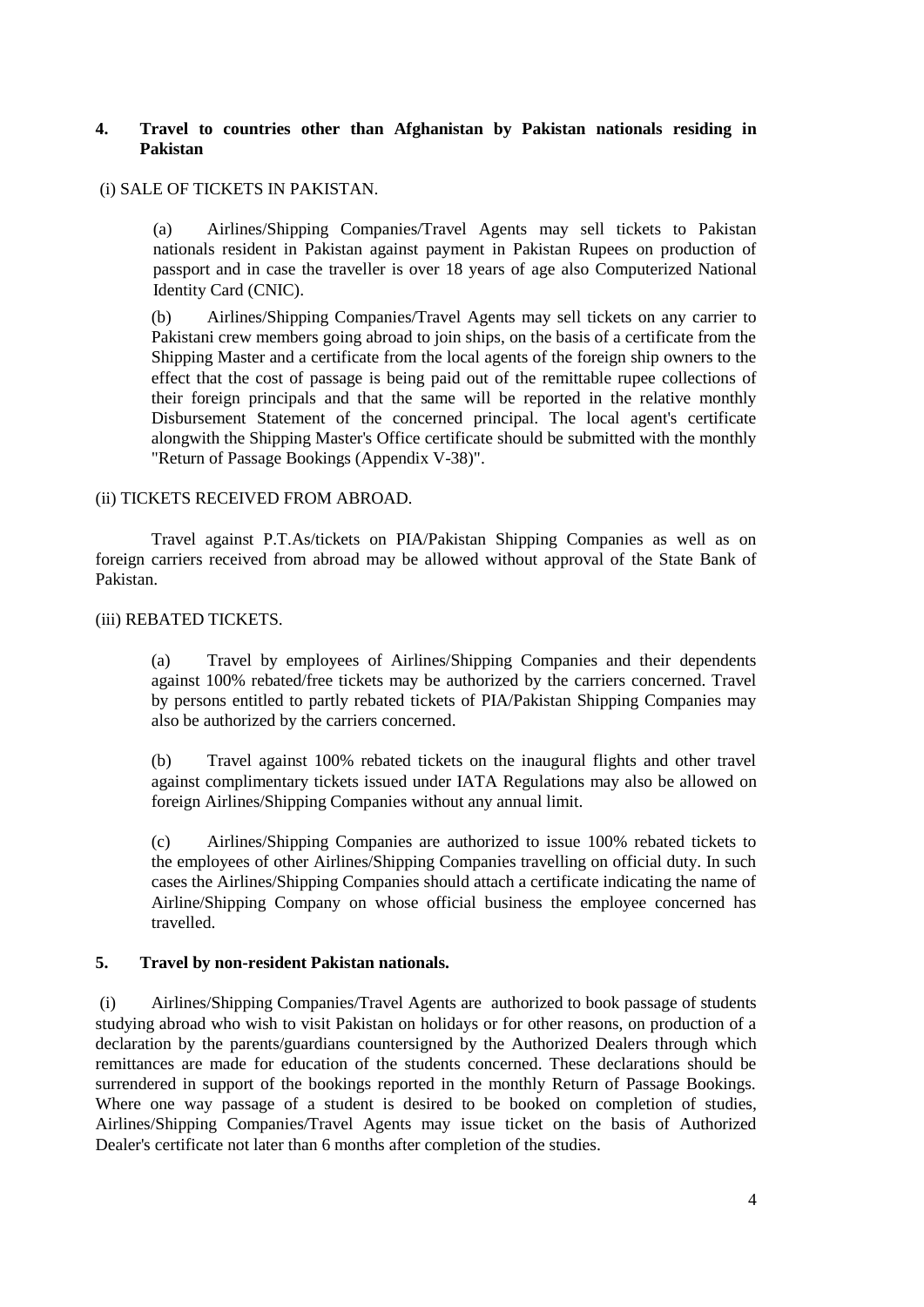(ii) Pakistan nationals resident abroad returning to their jobs and their family members accompanying them, may be sold one-way ticket for outward journey by any carrier.

(iii) Pakistan nationals resident abroad and their family members living with them, who come to Pakistan on short visits, may be sold ticket for any destination against surrender of equivalent amount in foreign exchange. The encashment certificate [\(Appendix V-9](file:///C:/Users/imran8347/AppData/Local/Microsoft/Windows/AppData/Local/Microsoft/Windows/Temporary%20Internet%20Files/appendix%20files/appendix%205/ap5-13.htm)) issued by an Authorized Dealer in Pakistan should be surrendered alongwith monthly "Return of Passage Bookings".

(iv) Pakistani emigrants holding foreign passport may be sold one-way ticket for their return journey to their country of residence.

# **6. Booking of Passage for official travel of Government servants, employees of semigovernment institutions/autonomous bodies & nationalized/taken over institutions/ banks/other public sector organizations and travel of official delegations/foreign nationals engaged by public sector organizations.**

(i) On production of Air Travel Warrant [\(Appendix V-6](file:///C:/Users/imran8347/AppData/Local/Microsoft/Windows/AppData/Local/Microsoft/Windows/Temporary%20Internet%20Files/appendix%20files/appendix%205/ap5-74.htm)9), Passport and CNIC in original, passage for the official travel of Government servants or members of an official delegation as detailed in the warrant may be booked by PIA or a travel agent, in which case the latter will approach the PIA for ticketing against Miscellaneous Charges Order (MCO). In the case of travel by the officials of the departments/institutions/public sector organizations etc., which do not issue air travel warrant, passage may be booked by PIA on submission of an official letter from the department/institution/public sector organization concerned authorizing such travel alongwith the passport and CNIC, in original. If the passage is desired to be booked by a department/institution/public sector organization through their approved travel agent, they may do so but in that case the travel agent should approach the PIA for ticketing against MCO. In cases where such traveller is abroad and ticket for inward journey is desired to be issued by the department/institution/public sector organization concerned, production of passport and CNIC in original will not be required. Release of foreign exchange to such officials will continue to be made by the SBP-Banking Services Corporation.

(ii) Inward or round trip passage of foreign expatriates engaged by the public sector organizations for employment with them may also be booked by PIA or a travel agent, in which case the latter will approach the PIA for ticketing against MCO on the basis of employer's letter of request.

In the above cases PIA/travel agents will, before booking of passage, ensure that the air travel warrant or the letter of authorization or the employer's letter of request, as the case may be, is genuine and it has been issued over the signature of an authorized official of the concerned department/institution/public sector organization. In case of doubt, PIA/travel agents may contact the concerned government department/institution/public sector organization, for verification. In support of such bookings, the air travel warrant or the letter of authorization or the employer's letter of request, as the case may be, should be attached with the relative monthly "Return of Passage Bookings".

## **7. Booking of passages of Foreign Nationals.**

In the following cases Airlines/Shipping Companies/Travel Agents can book outward/inward or round trip passages of foreign nationals without the prior approval of the State Bank: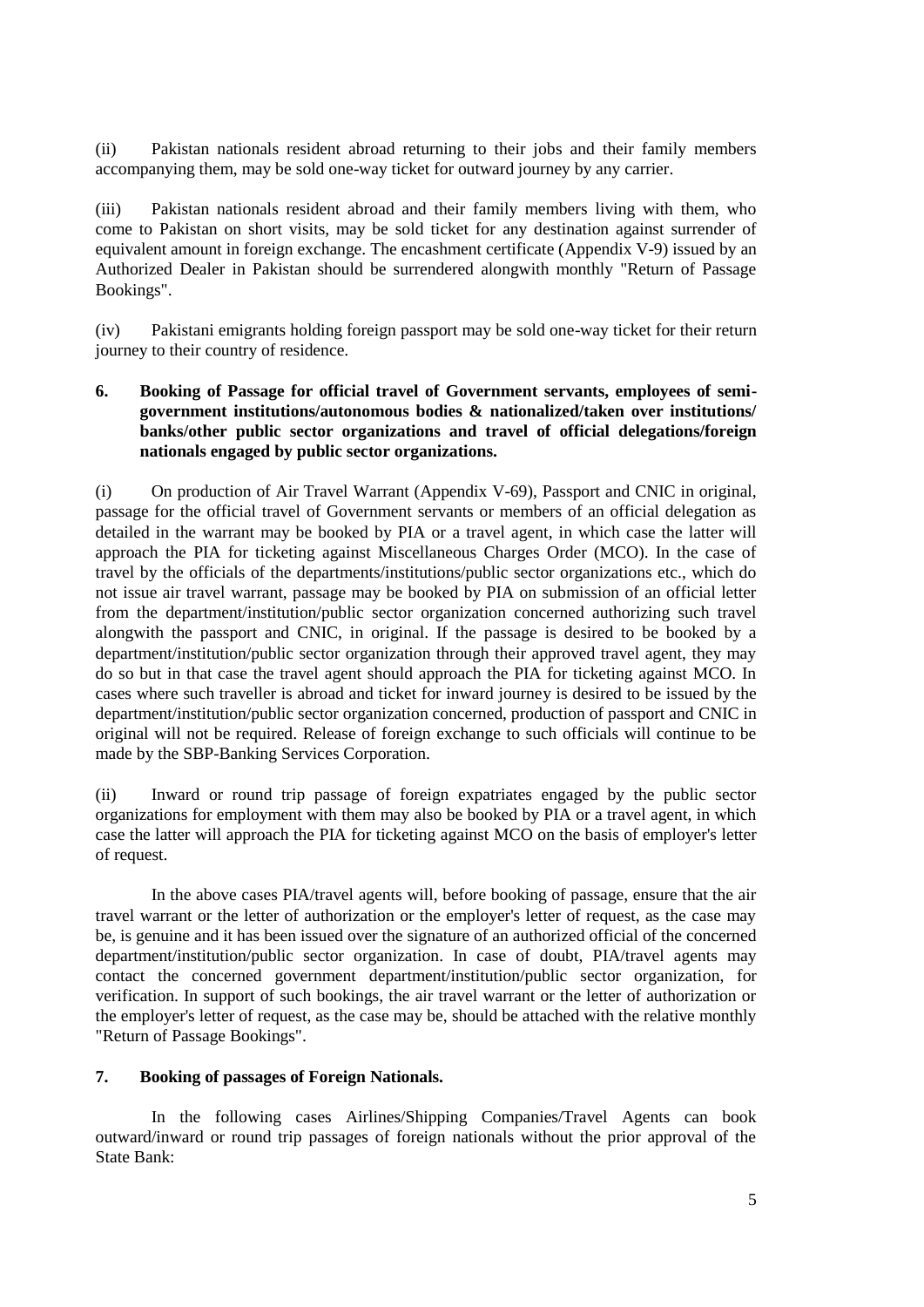## **(i) Passages paid for by Foreign Missions/International Organizations/United Nations and its Organizations.**

Where passages of foreign nationals are paid for by foreign missions/international organizations in Pakistan through cheques drawn by them on their convertible Rupee accounts or foreign currency accounts in Pakistan. In such cases it will be necessary for the traveller to produce to Airlines/Shipping Companies/Travel Agents an official letter from the foreign mission /international organization concerned confirming that the cheque has been drawn on their convertible Rupee/foreign currency account. The official letter should also indicate the number of cheque as well as the name of the bank on which the cheque has been drawn. As regards the United Nations and its Organizations, Airlines/Shipping Companies/Travel Agents may accept payments for such bookings through cheques drawn on any of their official bank accounts in Pakistan.

## **(ii) Booking of passages of Foreign Nationals working/residing in Pakistan and their Family Members.**

(a) Where travel is undertaken by foreign nationals and their family members provided such foreign nationals are employed with a Government or a Semi-Government agency and if employed in the private sector, they hold work permit/visa from the concerned authority. In such cases Airlines, Shipping Companies and Travel Agents should ask the foreign national to produce a certificate of employment from the Government or the official agency concerned or a copy of the work permit/work visa. In their monthly returns the Airlines/Shipping Companies will invariably quote the number and date of the letter/permit/visa in support of such bookings. Passages of foreign nationals working in Pakistan who do not hold permission letter but are otherwise enjoying exchange facility from the SBP-Banking Services Corporation/an Authorized Dealer or are employed in educational/charitable institutions or hospitals can also be booked against payment in rupees without the prior approval of the State Bank. Airlines/Shipping Companies will report such bookings in their monthly return duly supported by a certificate of the bankers of the concerned foreign national to the effect that he/she is enjoying family maintenance remittance facility from the SBP-Banking Services Corporation/an Authorized Dealer (Name of the Office) vide (Permit No.) dated or a certificate from the educational/charitable institution or hospital where the concerned foreign national is employed.

(b) Where travel abroad to the country of domicile is undertaken by foreign nationals and their family members residing/working in Pakistan but such travel is not covered by [sub-para \(a\)](file:///C:/Users/imran8347/AppData/Local/Microsoft/Windows/AppData/Local/Microsoft/Windows/Temporary%20Internet%20Files/Content.Outlook/chapter17.htm%23Bullet%208%20(I)%20(b)%20(i)) provided their continuous stay in Pakistan prior to the issue of ticket is not less than 6 months, which should be verified with reference to the immigration stamp on the passport of the travellers.

#### **(iii) Foreign Experts/Technicians.**

Where inward/outward or round trip journey is undertaken by foreign experts/technicians being engaged in the private sector for rendering such services as supervision of installation, commissioning of the plant and training of personnel. The employers letter of request and their bankers certificate that engagement of the foreign national is covered by the Industrial Policy Statement should be attached with the monthly "Return of Passage Bookings".

#### **(iv) Booking of Passage of Foreign Nationals against Encashment Certificates.**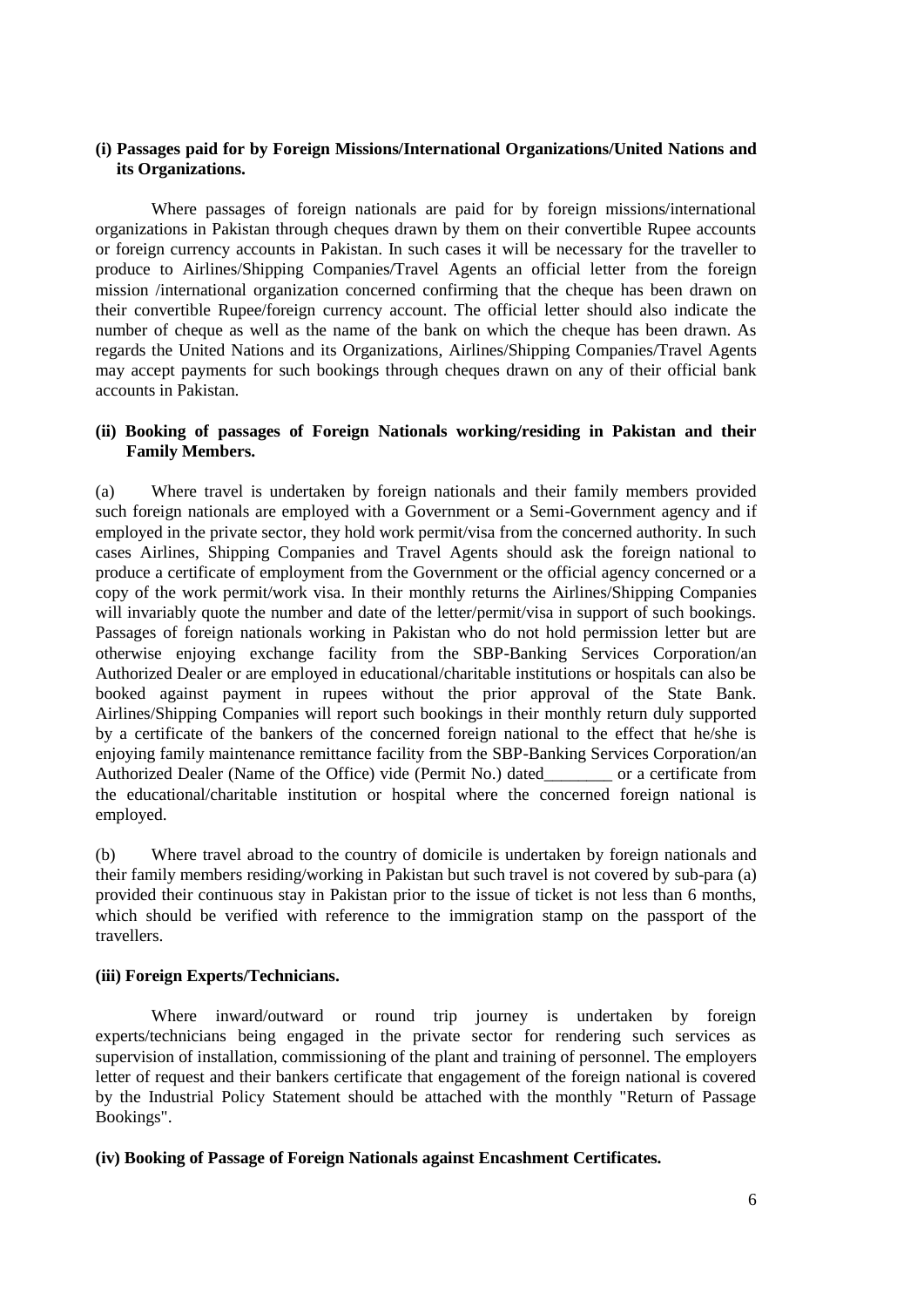(a) Where outward passage of foreign nationals (including persons of Indo-Pak origin), irrespective of their residential status, is desired to be booked against encashment certificate of Authorized Dealers [\(Appendix V-9](file:///C:/Users/imran8347/AppData/Local/Microsoft/Windows/AppData/Local/Microsoft/Windows/Temporary%20Internet%20Files/appendix%20files/appendix%205/ap5-13.htm)) evidencing receipt/encashment of foreign exchange in Pakistan in cover of the Rupee cost of the relative ticket, provided foreign exchange has been surrendered to an Authorized Dealer not earlier than 30 days from the date of booking. While reporting such bookings in their monthly "Return of Passage Bookings" airlines and shipping companies will enclose the relative encashment certificate in support of such bookings.

(b) Where outward passage/excess baggage, whether accompanied or unaccompanied, of foreign tourists is desired to be booked against payment in foreign exchange to the airlines/shipping companies on holidays or at odd hours when banks are closed, the foreign exchange so surrendered by the tourists and accepted by airlines/shipping companies, shall be surrendered by them to an Authorized Dealer on the next working day alongwith a letter indicating the name of the traveller and particulars of his passport viz. its No. and place of issue and a bank's encashment certificate obtained. These certificates shall be attached by the Airlines/Shipping Companies alongwith their relative passage/freight statement in support of such bookings.

(c) Where outward passage or excess baggage, both accompanied and unaccompanied, of foreign nationals is desired to be booked against International Credit Card, the Airlines/Shipping Companies have first to satisfy themselves about the genuineness, validity etc., of the Card and then prepare a Charge Form. The Charge Form will be signed by the Card holder in acknowledgement of the purchase made against the Card. The name of the Card holder, Credit Card No. etc., would be clearly indicated on the Charge Form in proof of Credit Card having been presented by the holder for booking of passage or excess baggage. A copy of the Charge Form duly filled and signed by the Card holder will be attached by the Airlines/Shipping Companies alongwith their relative passage/freight statement in support of such bookings.

#### **(v) PTAs/Tickets received from Abroad.**

Where travel abroad is undertaken by foreign nationals against PTAs / tickets received from abroad.

#### **(vi) Foreign Students.**

Where travel abroad to any destination is undertaken by foreign students studying in Pakistan. A certificate of the educational institution concerned should be surrendered with the monthly "Return of Passage Bookings".

#### **(vii) Foreign Crews.**

Where outward journey is undertaken by foreign crews of foreign shipping companies, provided the cost of passage is paid by the agent of the foreign shipping company.

#### **(viii) Foreign Born Wives and Children of Pakistan Nationals.**

Foreign born wives and children of Pakistan nationals, holding foreign passports and ordinarily residing in Pakistan are eligible to the facilities mentioned in paragraph [4,](file:///C:/Users/imran8347/AppData/Local/Microsoft/Windows/AppData/Local/Microsoft/Windows/Temporary%20Internet%20Files/Content.Outlook/chapter17.htm%23Bullet%204) [8,](file:///C:/Users/imran8347/AppData/Local/Microsoft/Windows/AppData/Local/Microsoft/Windows/Temporary%20Internet%20Files/Content.Outlook/chapter17.htm%23Bullet%209) [16,](file:///C:/Users/imran8347/AppData/Local/Microsoft/Windows/AppData/Local/Microsoft/Windows/Temporary%20Internet%20Files/Content.Outlook/chapter17.htm%23Bullet%2017) [17](file:///C:/Users/imran8347/AppData/Local/Microsoft/Windows/AppData/Local/Microsoft/Windows/Temporary%20Internet%20Files/Content.Outlook/chapter17.htm%23Bullet%2018) and [24](file:///C:/Users/imran8347/AppData/Local/Microsoft/Windows/AppData/Local/Microsoft/Windows/Temporary%20Internet%20Files/Content.Outlook/chapter17.htm%23Bullet%2025) provided they otherwise qualify for the same.

## **8. Travel to Afghanistan.**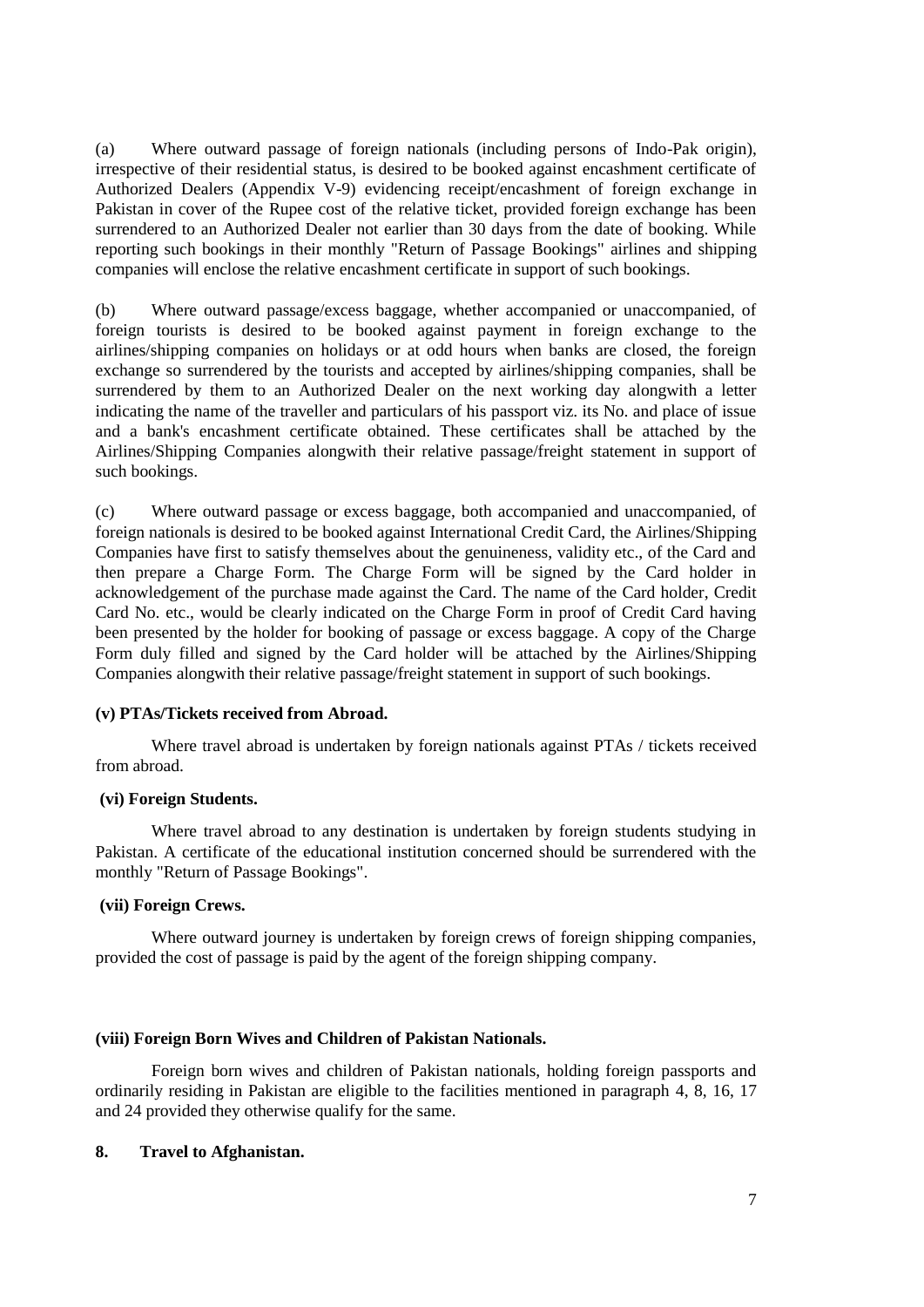Airlines/Travel Agents can book outward or round trip passages without the approval of the State Bank for travel to Afghanistan.

#### **9. Journey from Pakistan against Outward Coupons of Return Tickets.**

Airlines/Shipping Companies may authorize persons to emplane/embark against outward coupons of return tickets provided the traveller is a foreign national or in the case of Pakistani national, the traveller is resident/settled abroad and holds a work permit/residence visa abroad or his stay abroad is not less than 6 months.

## **10. Passage approval in other cases and its validity.**

In all cases other than those specified in previous paragraphs Airlines/Travel Agents/Shipping Companies should not book passages unless SBP-Banking Services Corporation's approval on Form ['P'](file:///C:/Users/imran8347/AppData/Local/Microsoft/Windows/AppData/Local/Microsoft/Windows/Temporary%20Internet%20Files/appendix%20files/appendix%205/ap5-71.htm) / ['P-2'](file:///C:/Users/imran8347/AppData/Local/Microsoft/Windows/AppData/Local/Microsoft/Windows/Temporary%20Internet%20Files/appendix%20files/appendix%205/ap5-72.htm) is produced to them. Passages booked against SBP-Banking Services Corporation's approval on Form ['P'](file:///C:/Users/imran8347/AppData/Local/Microsoft/Windows/AppData/Local/Microsoft/Windows/Temporary%20Internet%20Files/appendix%20files/appendix%205/ap5-71.htm)[/'P-2'](file:///C:/Users/imran8347/AppData/Local/Microsoft/Windows/AppData/Local/Microsoft/Windows/Temporary%20Internet%20Files/appendix%20files/appendix%205/ap5-72.htm) should provide for travel within 3 months from the date of approval in respect of journeys originating from Pakistan.

## **11. Issue of Tickets.**

(i) Airlines/Shipping Companies and Travel Agents may book passages against payment in Rupees as permissible under the rules, provided booking is made by normal direct route. In other cases, prior approval of the SBP-Banking Services Corporation is necessary.

(ii) Tickets for outward journeys from Pakistan issued by Airlines/Shipping Companies or Travel Agents under the general authority delegated to them in terms of paragraphs 4, 5, 6, 7 and 8 should invariably indicate the date of departure which should be within three months from the date of issue of the tickets..

(iii) If a request is made to the Airlines/Shipping Companies or Travel Agents for an alteration in the date of departure after a ticket has been issued, the Airlines/Shipping Companies or Travel Agents may allow extension in the date of departure upto one month from the date on which a person is originally booked to travel.

(iv) Airlines and Travel Agents should make the following endorsements on tickets issued to passengers travelling within Pakistan or to Afghanistan:

(a) For transportation within Pakistan: - "Valid for transportation within Pakistan only". (b) For transportation to Afghanistan for which approval on form ['P'](file:///C:/Users/imran8347/AppData/Local/Microsoft/Windows/AppData/Local/Microsoft/Windows/Temporary%20Internet%20Files/appendix%20files/appendix%205/ap5-71.htm) is not necessary: - "Destination not changeable".

(v) Airlines/Shipping Companies/Travel Agents, while issuing tickets, will endorse the passport of the passenger in the following manner under their proper authentication and stamp:

(a) Ticket of .............................. (Name of carrier) for .............................. issued (destination) on .............................. for .............................. (purpose of visit)

## STAMP & SIGNATURE

(b) In case where tickets/PTAS are received from abroad, the endorsement on the passports should be made by the carrier concerned in the following manner: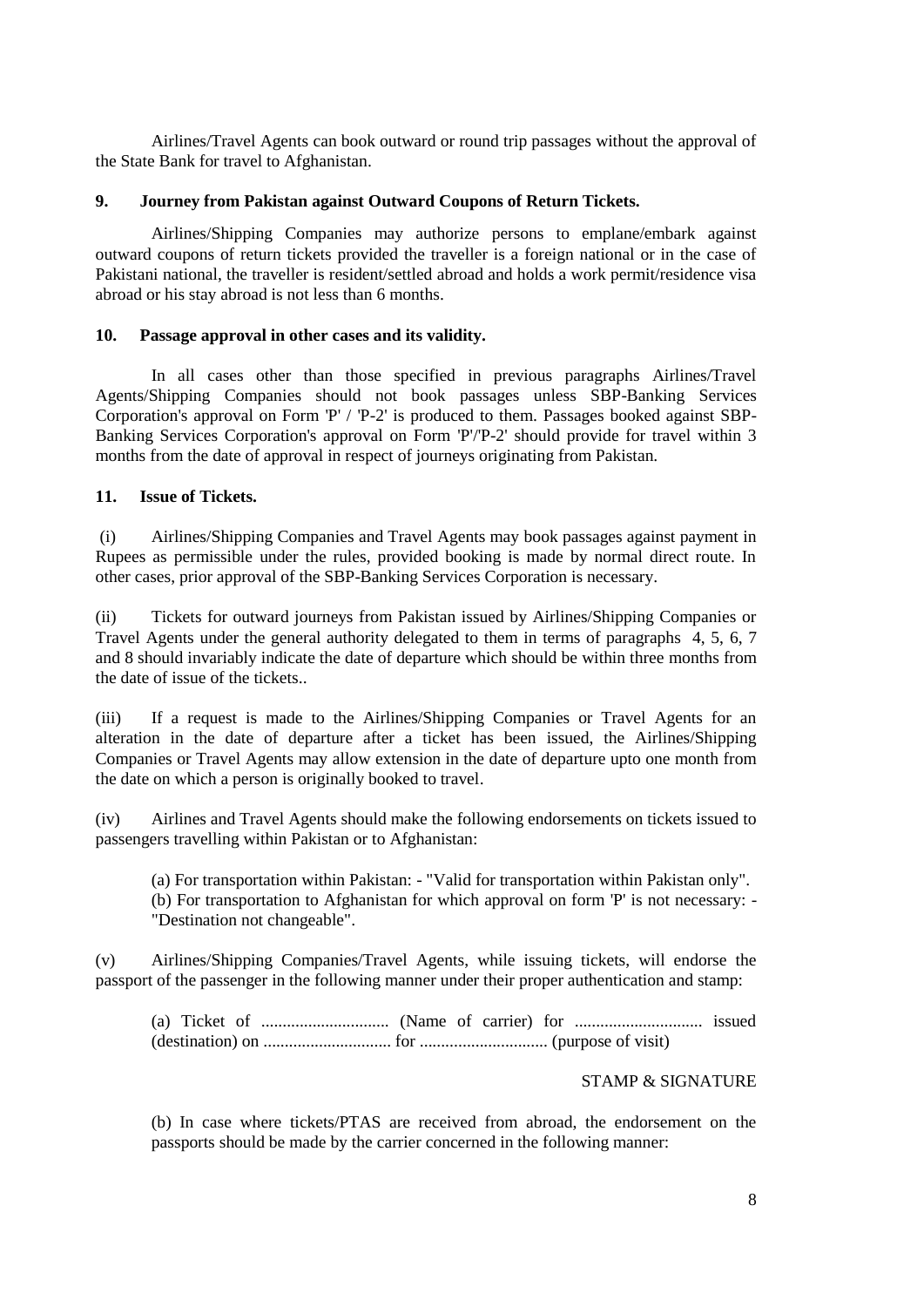Travel to .............................. (destination) against the ticket of .............................. (name of carrier) received from abroad authorized for .............................. (purpose)

## STAMP & SIGNATURE

(vi) In all cases of issue of tickets under the authority of paras [4](file:///C:/Users/imran8347/AppData/Local/Microsoft/Windows/AppData/Local/Microsoft/Windows/Temporary%20Internet%20Files/Content.Outlook/chapter17.htm%23Bullet%204) and [5](file:///C:/Users/imran8347/AppData/Local/Microsoft/Windows/AppData/Local/Microsoft/Windows/Temporary%20Internet%20Files/Content.Outlook/chapter17.htm%23Bullet%205) of this chapter, the number of the passport and its date and place of issue will be recorded by the Airlines/Shipping Companies/Travel Agents on the first coupon of each ticket. A photo copy of these coupons will be submitted by the foreign carriers alongwith the monthly "Return of Passage Bookings" prescribed vide paragraph [15](file:///C:/Users/imran8347/AppData/Local/Microsoft/Windows/AppData/Local/Microsoft/Windows/Temporary%20Internet%20Files/Content.Outlook/chapter17.htm%23Bullet%2016) of this chapter. The number of the relevant paragraph of this chapter will be quoted in column No. 12 of the "Return" in those cases where passage is sold under the authority delegated to the Airlines/Shipping Companies/Travel Agents.

# **12. Collection of Difference in Fare.**

(i) It will be in order for the carriers to accept difference arising either from increase in fare or rerouting in respect of tickets issued in Pakistan subject to the same terms and conditions as laid down for issue of tickets under the general authority delegated to them in this chapter. In case of tickets purchased abroad, difference may be accepted in Pak Rupees if the traveller is otherwise entitled to purchase a ticket against payment in Pak Rupees under the facility of private travel allowed in terms of the provisions of this chapter.

(ii) In the case of foreign nationals coming to Pakistan against tickets issued outside Pakistan and who, on arrival in Pakistan, desire some alteration or amendment in the ticket, airlines and shipping companies or travel agents may carry out such alteration or amendment without the prior approval of the State Bank provided additional payment in Rupees on account of the cost of such amendments/alterations does not exceed Rs. 100/- per person. In such cases amounts in excess of Rs.100/- can be collected by airlines, shipping companies etc., only with the prior approval of the State Bank. This restriction, however, does not apply to cases where additional payment in Rupees is made by the foreign traveller out of funds received from abroad or against encashment of foreign currency or M.C.O's issued abroad.

## **13. Refund against Cancellation of Tickets.**

Carriers have general permission to allow refund against partly or wholly unutilized tickets without the prior approval of the State Bank in the following cases:

- (i) Wholly unutilized tickets:
	- (a) Where the carriers have satisfied themselves by examination of relative documents that the ticket holder has not drawn any foreign exchange.
	- (b) Where the foreign exchange drawn by the ticket holder has been surrendered to an Authorized Dealer. In such cases the relative encashment certificates should be attached with the refund statement.
- (ii) Partly utilized tickets: Where refund is in respect of
	- (a) Travel between two points outside Pakistan except where a point of travel involved is in India or Bangladesh, and
	- (b) Return journey portion of a ticket originally issued for two way travel.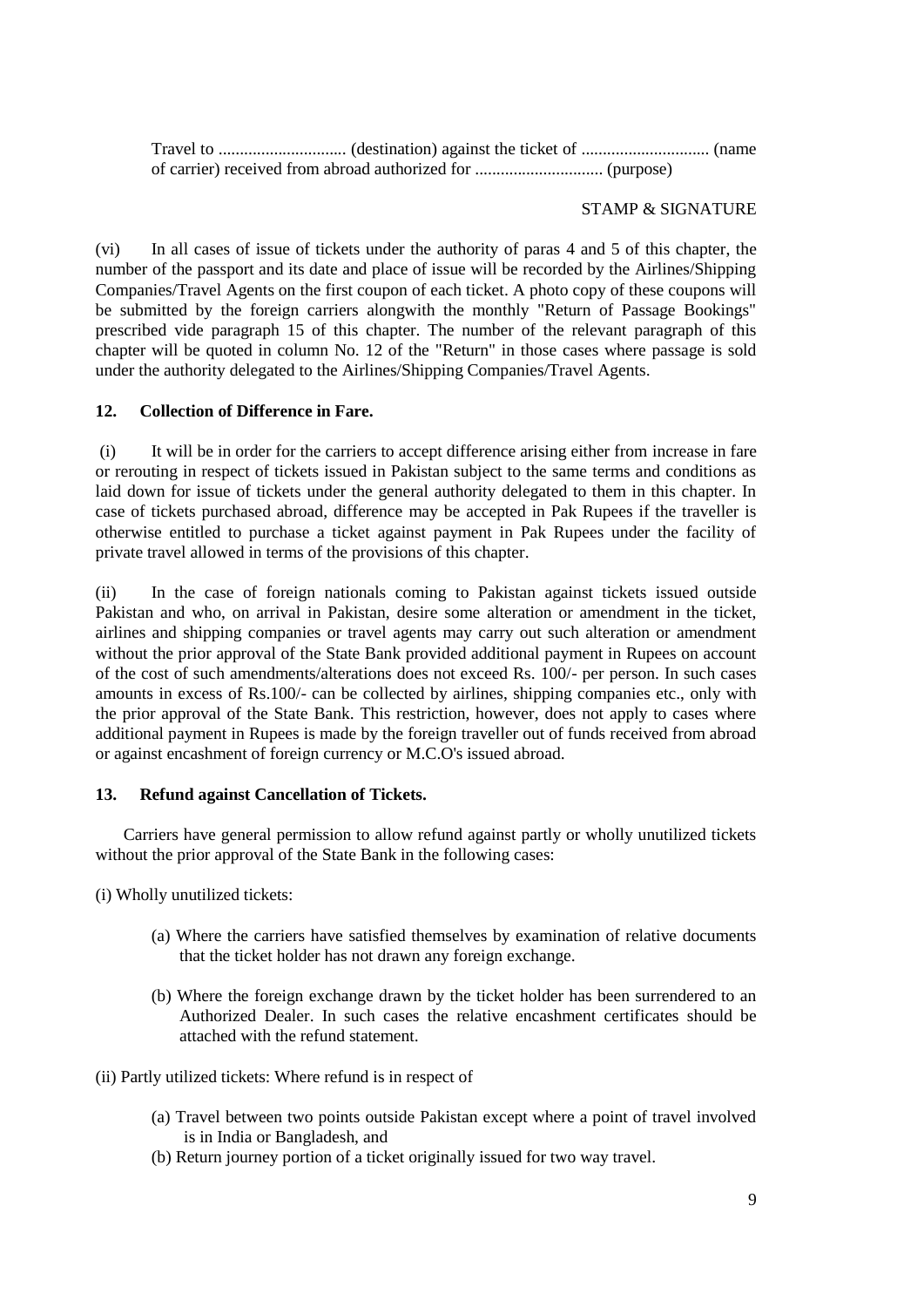## **14. No refunds Outside Pakistan.**

(i) In all cases of bookings made against payments in Rupees, whether single or round trip, no refunds should be granted outside Pakistan. In all such cases refunds should be made only in Rupees in Pakistan. All tickets/vouchers etc., must be marked accordingly. Airlines and Shipping Companies should also ensure that such refunds are not given in the form of exchange vouchers or in any other form, which can be used for further transportation. All such refunds must be made either by cheque or in cash.

(ii) In respect of a first class ticket involving travel by sea or air issued to a traveller, whether Pakistan or a foreign national, it is not permissible to convert it into one, which enables the passenger to travel in a lower class. All such requests must be referred to the SBP-Banking Services Corporation for prior approval.

# **15. Return of Passage Bookings.**

(i) Airlines and Shipping Companies should furnish to the concerned Authorized Dealer a monthly return of all passages sold or tickets issued by them in the prescribed form [\(Appendix](file:///C:/Users/imran8347/AppData/Local/Microsoft/Windows/AppData/Local/Microsoft/Windows/Temporary%20Internet%20Files/appendix%20files/appendix%205/ap5-47.htm)  [V-3](file:///C:/Users/imran8347/AppData/Local/Microsoft/Windows/AppData/Local/Microsoft/Windows/Temporary%20Internet%20Files/appendix%20files/appendix%205/ap5-47.htm)8) according to the instructions contained in para 3 and para 4 of [Chapter](file:///C:/Users/imran8347/AppData/Local/Microsoft/Windows/AppData/Local/Microsoft/Windows/Temporary%20Internet%20Files/Content.Outlook/chapter14.htm) 14.

(ii) In all cases of cancellations or refunds of passages a monthly statement should be submitted in the prescribed form [\(Appendix V-4](file:///C:/Users/imran8347/AppData/Local/Microsoft/Windows/AppData/Local/Microsoft/Windows/Temporary%20Internet%20Files/appendix%20files/appendix%205/ap5-52.htm)1). In this regard reference is invited to para 3 and para 4 of [Chapter](file:///C:/Users/imran8347/AppData/Local/Microsoft/Windows/AppData/Local/Microsoft/Windows/Temporary%20Internet%20Files/Content.Outlook/chapter14.htm) 14.

(iii) No returns are required to be submitted by Travel Agents to the State Bank. They are, however, required to maintain a complete record of all passages sold by them in the prescribed form [\(Appendix V-3](file:///C:/Users/imran8347/AppData/Local/Microsoft/Windows/AppData/Local/Microsoft/Windows/Temporary%20Internet%20Files/appendix%20files/appendix%205/ap5-47.htm)8).

## **16. Release of Foreign Exchange by Authorized Dealers for foreign travel.**

Authorized Dealers may release foreign exchange for foreign travel in accordance with the instructions set out below:

## **(i) Sale of Foreign Exchange to Pakistan nationals resident in Pakistan for travel to countries other than Bangladesh and Afghanistan**.

Pakistan nationals resident in Pakistan are entitled to Private Travel Exchange Quota (PTEQ) of U.S. \$50/- per day per person subject to a maximum of US\$2,100 per calendar year for countries other than Bangladesh and Afghanistan. This quota may be drawn from Authorized Dealers in accordance with instructions contained in subsequent sub-paragraphs in lump sum or in installments over a period of one calendar year. Children below the age of 2 years are entitled to 10% of the PTEQ mentioned above while children over 2 years of age but below 12 years of age are entitled to draw 50% of PTEQ. The PTEQ will be released by the Authorized Dealers for the period of stay abroad as may be declared by the applicant on 'T-1' form subject to the prescribed maximum ceiling. The period of stay abroad declared by the applicant should be substantiated by the Authorized Dealers with reference to the number of days for which visa, if any, has been granted and from the dates of outward/inward journeys, if indicated in the tickets. Authorized Dealers should record in the relevant passports, release of PTEQ in full at one time or in instalments with date, month and year of issue. In cases where passport is presented within one year of its issue and it bears the endorsement that the holder thereof has previously travelled abroad on another passport which has been cancelled and returned, the Authorized Dealers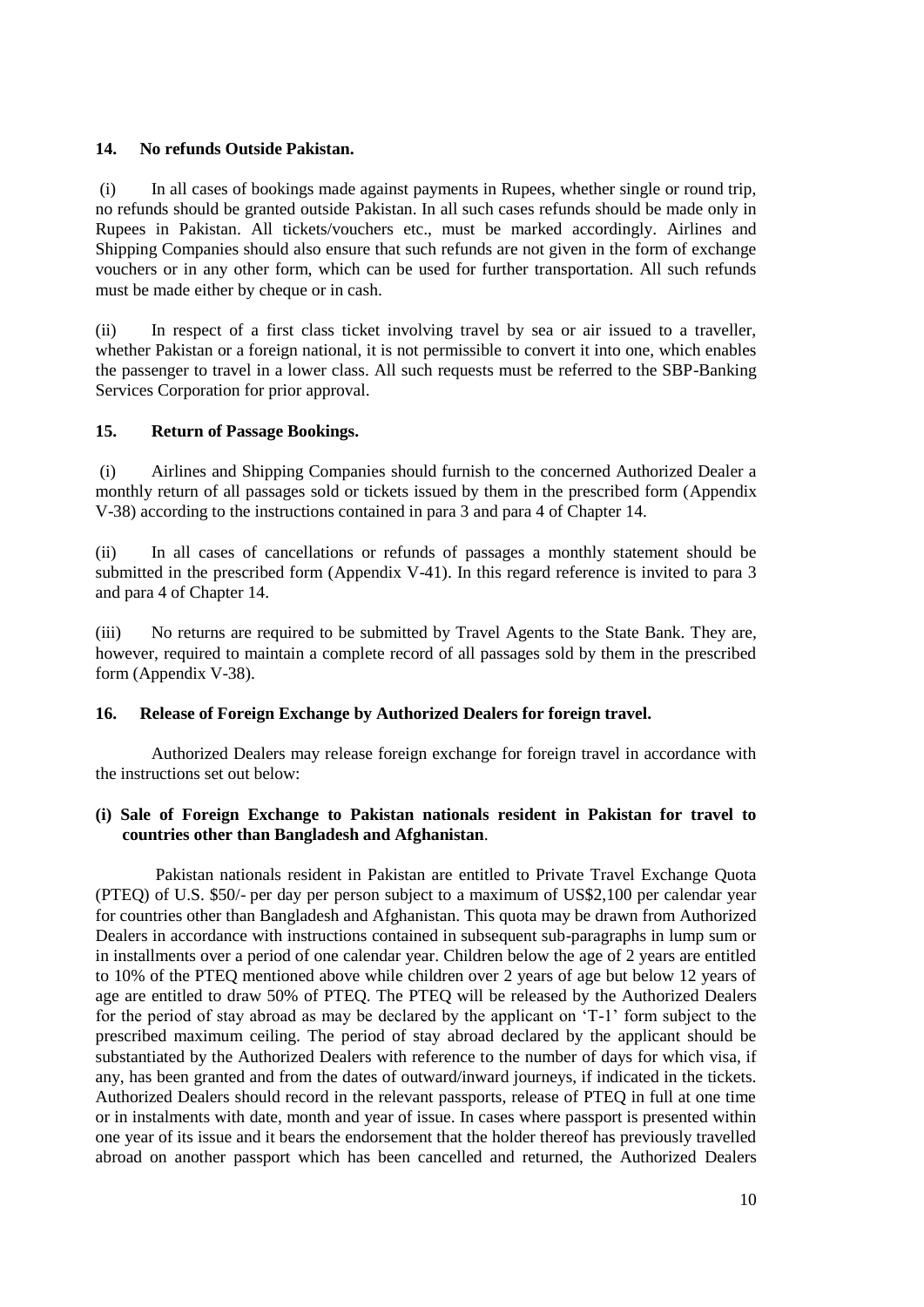should invariably call for the previous passport in order to determine the entitlement of PTEQ. In case the endorsement shows that the previous passport had been retained by the authorities after cancellation, Authorized Dealers may issue foreign exchange on the basis of the written affirmation by the person concerned about the foreign exchange drawn by him since 1st January of the relevant calendar year to date.

(ii) PTEQ can also be released against one way ticket.

(iii) Banks authorized to deal in foreign exchange will release foreign exchange to the travellers as indicated above, on production of the following: -

(a) Passport.

(b) CNIC

(c) Ticket

(d) [T-1 form](file:///C:/Users/imran8347/AppData/Local/Microsoft/Windows/AppData/Local/Microsoft/Windows/Temporary%20Internet%20Files/appendix%20files/appendix%205/ap5-73.htm) duly completed.

(e) Visa in case of travel by land route.

Before issuing foreign exchange on the scale indicated in preceding [sub-paragraph \(i\),](file:///C:/Users/imran8347/AppData/Local/Microsoft/Windows/AppData/Local/Microsoft/Windows/Temporary%20Internet%20Files/Content.Outlook/chapter17.htm%23Bullet%2017%20(i)) Authorized Dealers should satisfy themselves about the genuineness of the request for release of PTEQ and verify with reference to the passports of the travellers that they are entitled to the PTEQ. It should also be verified from the passport that the journey for which the installment of PTEQ was last drawn, was actually undertaken. Authorized Dealers will ensure that the serial number(s) of the ticket(s) and the name of the airline/shipping company are invariably indicated in the columns provided for the purpose in the Authorized Dealer's Certificate provided in ["T-1"](file:///C:/Users/imran8347/AppData/Local/Microsoft/Windows/AppData/Local/Microsoft/Windows/Temporary%20Internet%20Files/appendix%20files/appendix%205/ap5-73.htm)  [form.](file:///C:/Users/imran8347/AppData/Local/Microsoft/Windows/AppData/Local/Microsoft/Windows/Temporary%20Internet%20Files/appendix%20files/appendix%205/ap5-73.htm)

(iv) In the case of travel by land route, Authorized Dealers may release PTEQ subject to entitlement on submission of ["T-1" form,](file:///C:/Users/imran8347/AppData/Local/Microsoft/Windows/AppData/Local/Microsoft/Windows/Temporary%20Internet%20Files/appendix%20files/appendix%205/ap5-73.htm) passport, CNIC and visa.

(v) No foreign exchange will be made available by Authorized Dealers for travel to Afghanistan.

(vi) Authorized Dealers will keep photostat copies of the following documents in their record and present the same to the Inspection Teams of the State Bank:

- a) Pages 1, 2 and 3 with inside title page and that page of the passport on which endorsement of release of foreign exchange is made.
- b) First coupon of air/steamer ticket.
- c) Visa

 $\overline{a}$ 

## **17. Sale of foreign exchange to Pakistan nationals resident in Pakistan for travel to**  <sup>1</sup>**Bangladesh.**

<sup>&</sup>lt;sup>1</sup> FE Circular No. 03 dated March 31, 2005.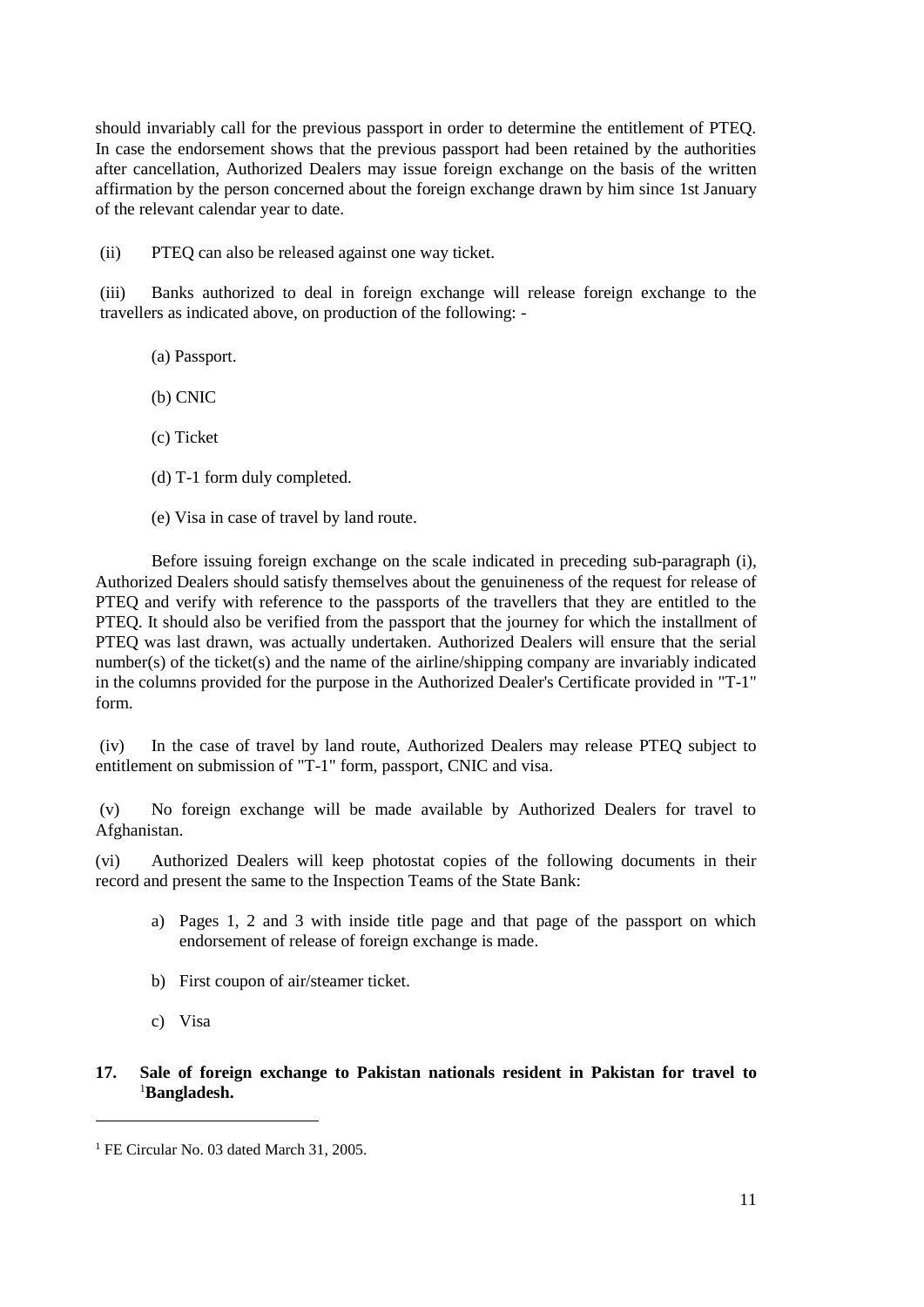Authorized Dealers may release to Pakistan nationals resident in Pakistan as PTEQ US\$100/- per head on each visit to Bangladesh subject to the condition that children upto the age of 12 years will be given US\$50/- per head. The foreign exchange may be released on production of passport, CNIC in original, ["T-1" form](file:///C:/Users/imran8347/AppData/Local/Microsoft/Windows/AppData/Local/Microsoft/Windows/Temporary%20Internet%20Files/appendix%20files/appendix%205/ap5-73.htm) and Air/Steamer ticket. The Air/Steamer ticket and passport of the traveller should be endorsed with the amount released as prescribed in [paragraph 4](file:///C:/Users/imran8347/AppData/Local/Microsoft/Windows/AppData/Local/Microsoft/Windows/Temporary%20Internet%20Files/Content.Outlook/chapter17.htm%23Bullet%2040)2 ibid except in case of travel by land route where only the passport should be endorsed. It should also be verified from the passport that the journey, for which PTEQ was last drawn, was actually undertaken.

## **18. Private travel by Government Servants, employees of Semi-Government Institutions/autonomous bodies and nationalized/taken over institutions/banks.**

The instructions contained in paragraphs [4,](file:///C:/Users/imran8347/AppData/Local/Microsoft/Windows/AppData/Local/Microsoft/Windows/Temporary%20Internet%20Files/Content.Outlook/chapter17.htm%23Bullet%204) [8,](file:///C:/Users/imran8347/AppData/Local/Microsoft/Windows/AppData/Local/Microsoft/Windows/Temporary%20Internet%20Files/Content.Outlook/chapter17.htm%23Bullet%209) [16,](file:///C:/Users/imran8347/AppData/Local/Microsoft/Windows/AppData/Local/Microsoft/Windows/Temporary%20Internet%20Files/Content.Outlook/chapter17.htm%23Bullet%2017) [17](file:///C:/Users/imran8347/AppData/Local/Microsoft/Windows/AppData/Local/Microsoft/Windows/Temporary%20Internet%20Files/Content.Outlook/chapter17.htm%23Bullet%2018) and [24](file:///C:/Users/imran8347/AppData/Local/Microsoft/Windows/AppData/Local/Microsoft/Windows/Temporary%20Internet%20Files/Content.Outlook/chapter17.htm%23Bullet%2025) will apply. However, tickets will be issued and foreign exchange released on submission of relevant order of the competent authority sanctioning leave ex-Pakistan, in addition to other prescribed documents. Before releasing PTEQ in such cases Authorized Dealers should ensure that it is clearly indicated in the Leave Order that the traveller has not been allowed to draw leave salary/ pension in foreign exchange.

#### **19. Restriction as to re-issue of unspent amount of 'PTEQ' surrendered to an Authorized Dealer.**

Unspent amount of foreign exchange brought back by a traveller out of the 'PTEQ' drawn by him and surrendered to an Authorized Dealer can be re-issued to him for subsequent travel abroad within the approved limits.

## **20. Travel by journalists/participation in international conferences/seminars/games/ meetings and sports events etc. in private capacity.**

Persons proceeding abroad to attend international conferences, symposia, seminars, meetings etc., in their private capacity and journalists travelling abroad to cover journalists events etc., will be allowed foreign exchange by the SBP-Banking Services Corporation at the rate of US\$60/- per head per day subject to a maximum of US\$1,000/- per head for countries other than India, Bangladesh and Afghanistan. In case of persons proceeding for these purposes to India and Bangladesh foreign exchange will be allowed by the SBP-Banking Services Corporation at the rate of US\$40 per day subject to a maximum of US\$600/-.

#### **21. Sale of foreign exchange for Professional Training.**

Authorized Dealers may release foreign exchange on the following scales to persons sponsored by their respective institutions/organizations in the private sector for professional training abroad on submission of the prescribed Application Form [\(Appendix V-7](file:///C:/Users/imran8347/AppData/Local/Microsoft/Windows/AppData/Local/Microsoft/Windows/Temporary%20Internet%20Files/appendix%20files/appendix%205/ap5-75.htm)0) by the employing institutions/organizations:

|     |                           | For the first four<br>weeks | For Periods extending beyond<br>four weeks. |            |
|-----|---------------------------|-----------------------------|---------------------------------------------|------------|
|     |                           |                             | For Countries<br>other than India.          | For India. |
| (i) | Top level Executives like | Daily Allowance             | US\$ 1,200 p.m. US\$ 500 p.m.               |            |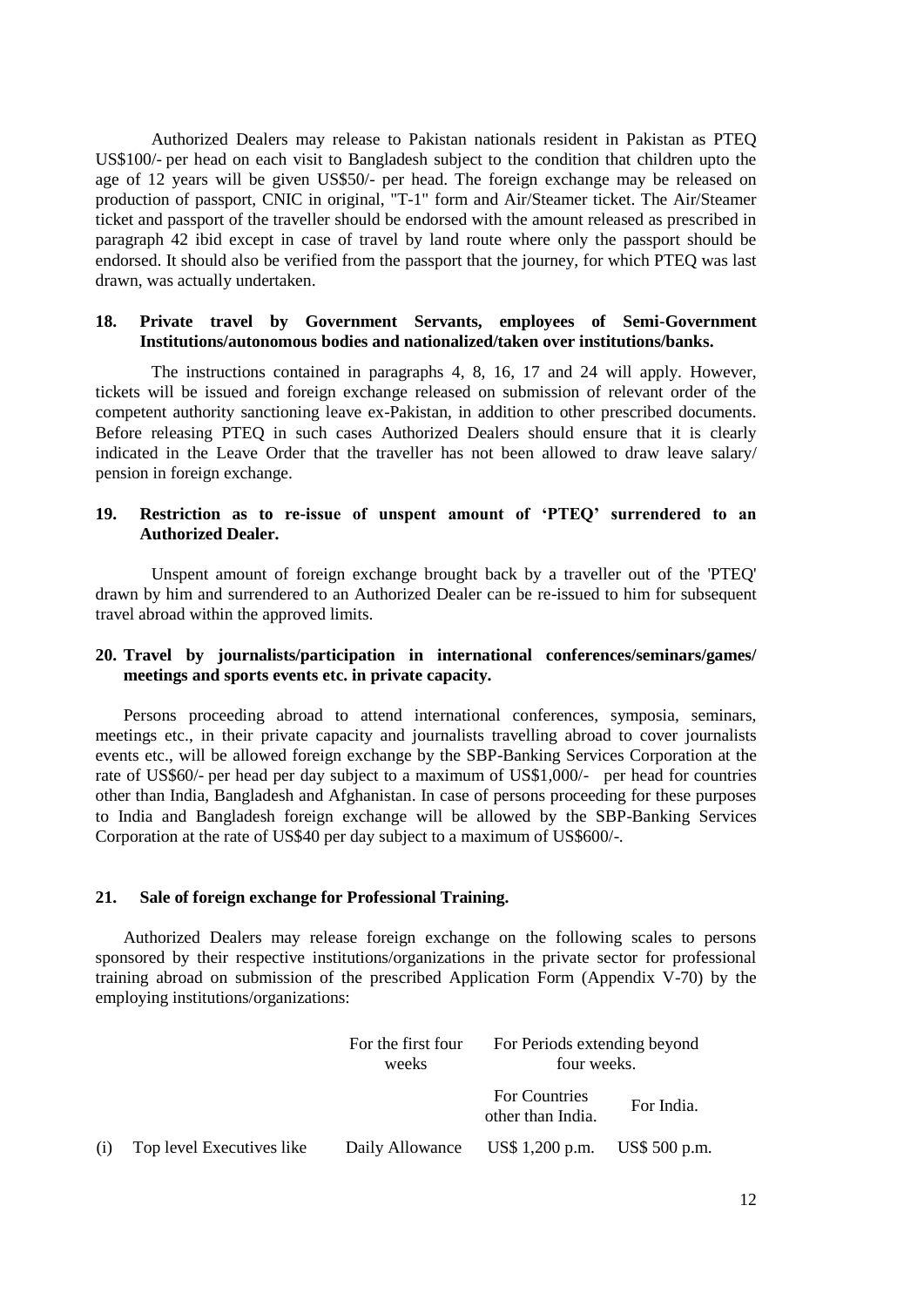| General Managers, Chief<br>Accountants, Chief<br>Engineers, Directors, etc. | as per scale set<br>out in Appendix<br>V-71 |                |               |
|-----------------------------------------------------------------------------|---------------------------------------------|----------------|---------------|
| (ii) Junior Executives.                                                     | -do-                                        | US\$1,200 p.m. | US\$ 250 p.m. |

# **22. Foreign exchange for Tabligh.**

Release of foreign exchange over and above the PTEQ for Tabligh requires SBP-Banking Services Corporation's prior approval.

## **23. Foreign exchange for Medical Treatment abroad.**

(i) Authorized Dealers may remit foreign exchange up to US\$ 50,000/- or equivalent in other foreign currencies on account of medical treatment of resident Pakistanis only after satisfying themselves about bona fides of the transaction. Remittances should be sent directly to the account of concerned reputable foreign Hospital via SWIFT, telegraphic transfer or demand draft after obtaining the following documents:

- a.Appendix V-72 duly filled in by the patient/next of kin/sponsor.
- b.Invoice/estimate of the foreign hospital.
- c.A 'self-declaration' from the patient, his/her next of kin or from sponsor declaring amount of foreign exchange essentially required for treatment abroad.

(ii) In addition, Authorized Dealers may also release cash foreign exchange equivalent to US\$ 5,000/- each to the patient and one attendant which should be duly endorsed on his/her/their passport(s).

(iii) In case of foreign exchange requirements for medical treatment abroad in excess of the above limit, the concerned Authorized Dealer will forward the case to the Director, Foreign Exchange Operations Department, SBP-Banking Services Corporation, Head Office, Karachi along with justification and documentary evidence for consideration.

(iv) Authorized Dealers will retain all related record including the documents submitted by the applicant as mentioned in this paragraph for on-site inspection by the State Bank's Inspection Team.

(v) <sup>2</sup> In order to facilitate and guide their individual customers desirous of availing above services, Authorized Dealers are advised to ensure the following:

- a) Information regarding provision of FX services for medical treatment abroad should be displayed at prominent place at each authorized branch of the Authorized Dealer.
- b) Adequate stock of major foreign currencies should be maintained at all authorized branches to meet cash related requirements for such facility.
- c) Brochures containing information regarding services related to medical treatment abroad may be made available at all branches. However, such information must be placed at official websites of the Authorized Dealers alongwith list of branches providing such services. Further, such list should also be available at all branches of the Authorized Dealer for guidance of customers.

<sup>2</sup> EPD Circular Letter No. 14 dated September 14, 2018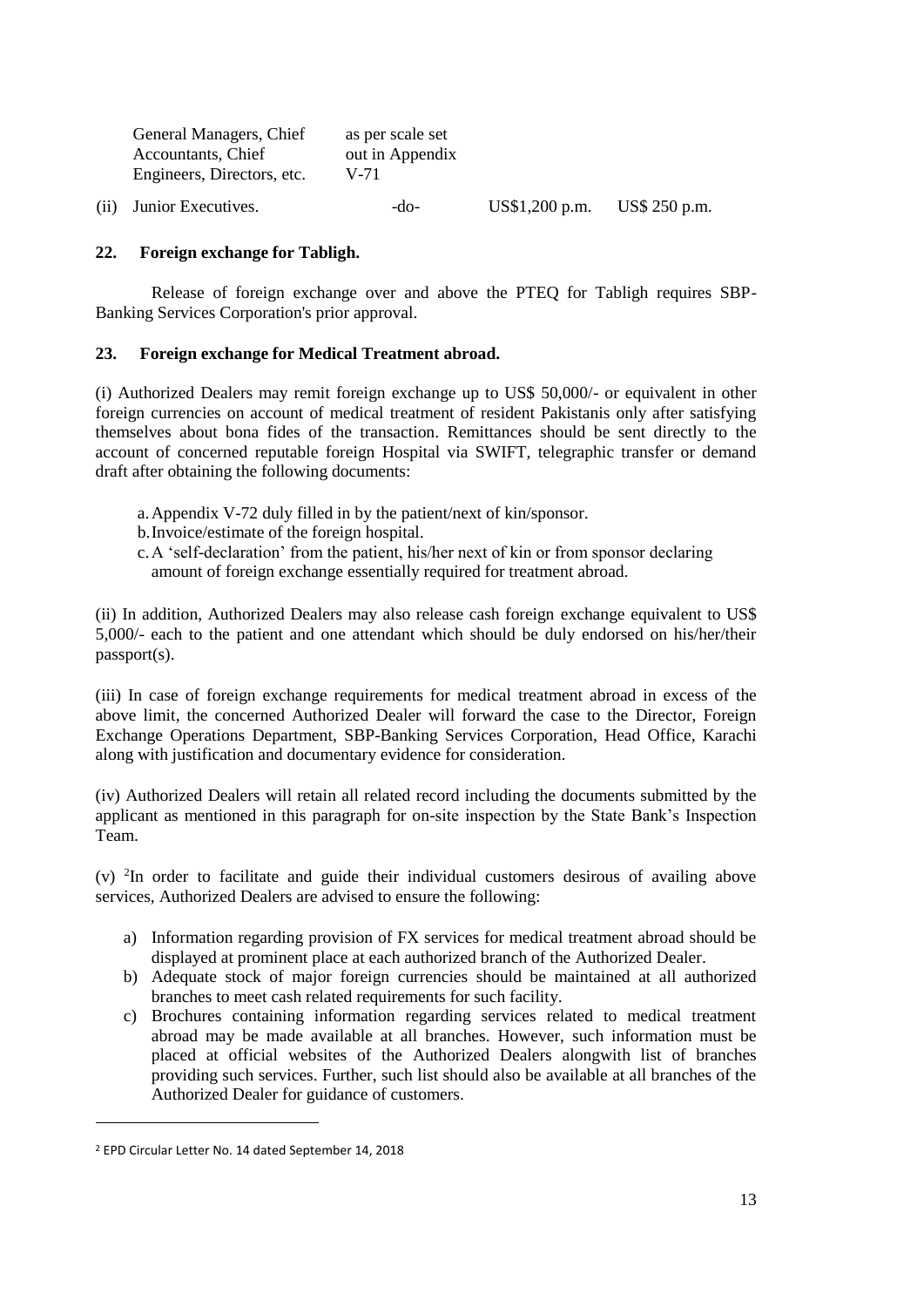d) The officials dealing with such services should be trained/ made acquainted with the existing foreign exchange rules and regulations governing individual FX needs

#### **24. Release of Exchange for Miscellaneous purposes.**

Authorized Dealers may release US\$ 50 per head for meeting incidental expenses to the travellers of the following categories, proceeding to countries other than India, Bangladesh and Afghanistan on submission of passport and ticket. This will be in addition to any other purchase of foreign exchange admissible to them except PTEQ: -

- (i) Pakistanis resident in Pakistan except those proceeding on official or business travel.
- (ii) Pakistani students studying abroad (Para 5(i) ibid) excluding those going abroad on fresh permits.
- (iii) Returning residents (Para 5(ii) ibid).
- (iv) Foreign nationals settled/working in Pakistan (Para 7(ii)(b) ibid).
- (v) Foreign students studying in Pakistan (Para 7(vi) ibid).
- (vi) Foreign Crews (Para 7(vii) ibid).
- (vii) Employees of foreign controlled companies and their joint ventures in Pakistan for attending In-House Seminars, Workshops, Symposia, Meetings etc. outside Pakistan.

The sale of this amount of US\$ 50 will be recorded on the passport as a separate entry distinct from any other amount of foreign exchange purchased by the traveller.

## **25. Exchange Quota to Government/Semi-Government Employees going on Delegations, Duty, Posting, Leave, Retirement and Training.**

Government/Semi-Government employees will be entitled to draw exchange at the prescribed rate of daily allowance which has been fixed by the Government for the actual period they remain abroad on official duty. In addition, an exchange quota of US\$100/- per person will be allowed on private account, if so requested by the person concerned provided he has not been allowed to draw his salary abroad. Persons who are eligible to draw leave salary/pension in foreign exchange may, while proceeding abroad on leave or after retirement, either draw the private travel quota or leave salary/pension as admissible under Government rules.

#### **26. Migration.**

Persons proceeding on migration abroad will be allowed by the SBP-Banking Services Corporation a foreign exchange quota of US\$50/- per head against sponsored migration visa and US\$500/- per family against non-sponsored visa. Migrants to USA/Canada against nonsponsored visa will be allowed a compulsory minimum quota of US\$260/- per family. They may at their option also obtain additional exchange quota upto US\$500/- inclusive of the compulsory quota. Application for the purpose should be made on the prescribed form [\(Appendix V-7](file:///C:/Users/imran8347/AppData/Local/Microsoft/Windows/AppData/Local/Microsoft/Windows/Temporary%20Internet%20Files/appendix%20files/appendix%205/ap5-78.htm)3).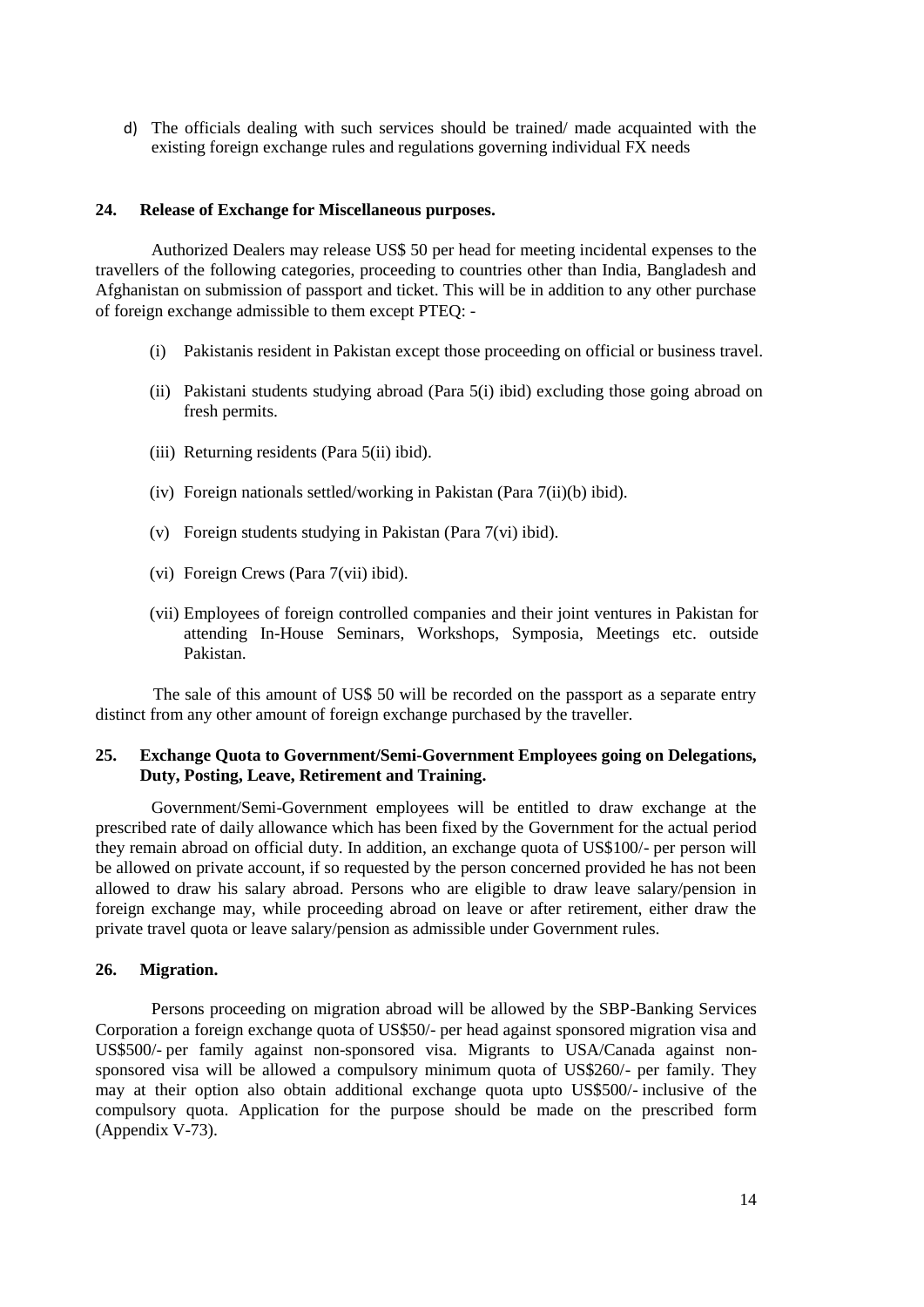## **27. Business Travel Abroad.**

Persons proceeding abroad on business visits are allowed exchange facility at the rate of US\$300/- per day subject to a maximum of US\$9,000/- per person for countries other than India and Afghanistan. For India business travel quota is allowed @ US \$40/- per day subject to a maximum of US\$1,200/- per person.

## **28. Booking of passage/release of exchange for business visits abroad on the basis of Certificates of Trade Organizations.**

Airlines/Shipping Companies/Travel Agents and Authorized Dealers may issue tickets and release foreign exchange at the rate specified in [para 27](file:///C:/Users/imran8347/AppData/Local/Microsoft/Windows/AppData/Local/Microsoft/Windows/Temporary%20Internet%20Files/Content.Outlook/chapter17.htm%23Bullet%2028) ibid without prior approval of the State Bank in accordance with the following instructions in cases where business visit to countries other than Afghanistan is recommended by the Federation of Chamber of Commerce and Industry or by a Chamber of Commerce/Trade Organization listed i[n Appendix V-7](file:///C:/Users/imran8347/AppData/Local/Microsoft/Windows/AppData/Local/Microsoft/Windows/Temporary%20Internet%20Files/appendix%20files/appendix%205/ap5-79.htm)4:-

(i) Persons desirous of proceeding abroad on business visits under the above scheme should fill i[n Form "T-2"](file:///C:/Users/imran8347/AppData/Local/Microsoft/Windows/AppData/Local/Microsoft/Windows/Temporary%20Internet%20Files/appendix%20files/appendix%205/ap5-80.htm) [\(Appendix V-7](file:///C:/Users/imran8347/AppData/Local/Microsoft/Windows/AppData/Local/Microsoft/Windows/Temporary%20Internet%20Files/appendix%20files/appendix%205/ap5-80.htm)5) in triplicate and submit it to one of the Organizations mentioned in the list for certification. Two copies of [Form "T-2"](file:///C:/Users/imran8347/AppData/Local/Microsoft/Windows/AppData/Local/Microsoft/Windows/Temporary%20Internet%20Files/appendix%20files/appendix%205/ap5-80.htm) will be returned to the applicants after certification and the third copy retained by the Chamber of Commerce/Trade Organization for their own record.

(ii) On the basis of certification of Chamber of Commerce/Trade Organization, Airlines/Shipping Companies/Travel Agents may sell passage for countries other than Afghanistan on payment of the cost thereof by the firm/company on whose behalf the travel is being undertaken. The passport should be endorsed as prescribed in preceding [para 11 \(v\) \(a\).](file:///C:/Users/imran8347/AppData/Local/Microsoft/Windows/AppData/Local/Microsoft/Windows/Temporary%20Internet%20Files/Content.Outlook/chapter17.htm%23Bullet%2012%20(e)%20(i)) The airlines/travel agents will endorse both the copies of [Form "T-2",](file:///C:/Users/imran8347/AppData/Local/Microsoft/Windows/AppData/Local/Microsoft/Windows/Temporary%20Internet%20Files/appendix%20files/appendix%205/ap5-80.htm) return one copy to the traveller and retain the other copy for submission alongwith their monthly "Return of Passage Bookings".

(iii) Authorized Dealers may release foreign exchange, at the rates prescribed in [para 2](file:///C:/Users/imran8347/AppData/Local/Microsoft/Windows/AppData/Local/Microsoft/Windows/Temporary%20Internet%20Files/Content.Outlook/chapter17.htm%23Bullet%2028)7 of this chapter for business visit to countries other than Afghanistan on submission of the duplicate copy of the ["T-2" form](file:///C:/Users/imran8347/AppData/Local/Microsoft/Windows/AppData/Local/Microsoft/Windows/Temporary%20Internet%20Files/appendix%20files/appendix%205/ap5-80.htm) certified by the Chambers of Commerce/Trade Organizations, ticket, passport and CNIC. Foreign exchange should be released for the number of days recommended by the Chambers of Commerce/Trade Organizations subject to a maximum of thirty (30) days. The passport and ticket of the traveller should be endorsed with the amount of foreign exchange released. ["T-2" form](file:///C:/Users/imran8347/AppData/Local/Microsoft/Windows/AppData/Local/Microsoft/Windows/Temporary%20Internet%20Files/appendix%20files/appendix%205/ap5-80.htm) should also be endorsed with the date and amount of foreign exchange released and the form submitted to the SBP-Banking Services Corporation with the monthly foreign exchange returns.

(iv) Authorized Dealers/Airlines/Shipping Companies/Travel Agents will satisfy themselves that the ["T-2" form](file:///C:/Users/imran8347/AppData/Local/Microsoft/Windows/AppData/Local/Microsoft/Windows/Temporary%20Internet%20Files/appendix%20files/appendix%205/ap5-80.htm) recommended by the respective Chambers of Commerce/Trade Organizations and produced to them for issue of tickets/release of foreign exchange are genuine and complete in all respects. To verify the genuineness of the ["T-2" form](file:///C:/Users/imran8347/AppData/Local/Microsoft/Windows/AppData/Local/Microsoft/Windows/Temporary%20Internet%20Files/appendix%20files/appendix%205/ap5-80.htm) Authorized Dealers/ Airlines/Shipping Companies/Travel Agents should obtain specimen signatures of the officials authorized by the respective Chambers of Commerce/Trade Organizations to sign the prescribed certificate.

(v) This facility is available only to Directors/Proprietors/Working Partners and whole-time employees of the applicant firm and not to part-time employees, advisors and non-executive partners.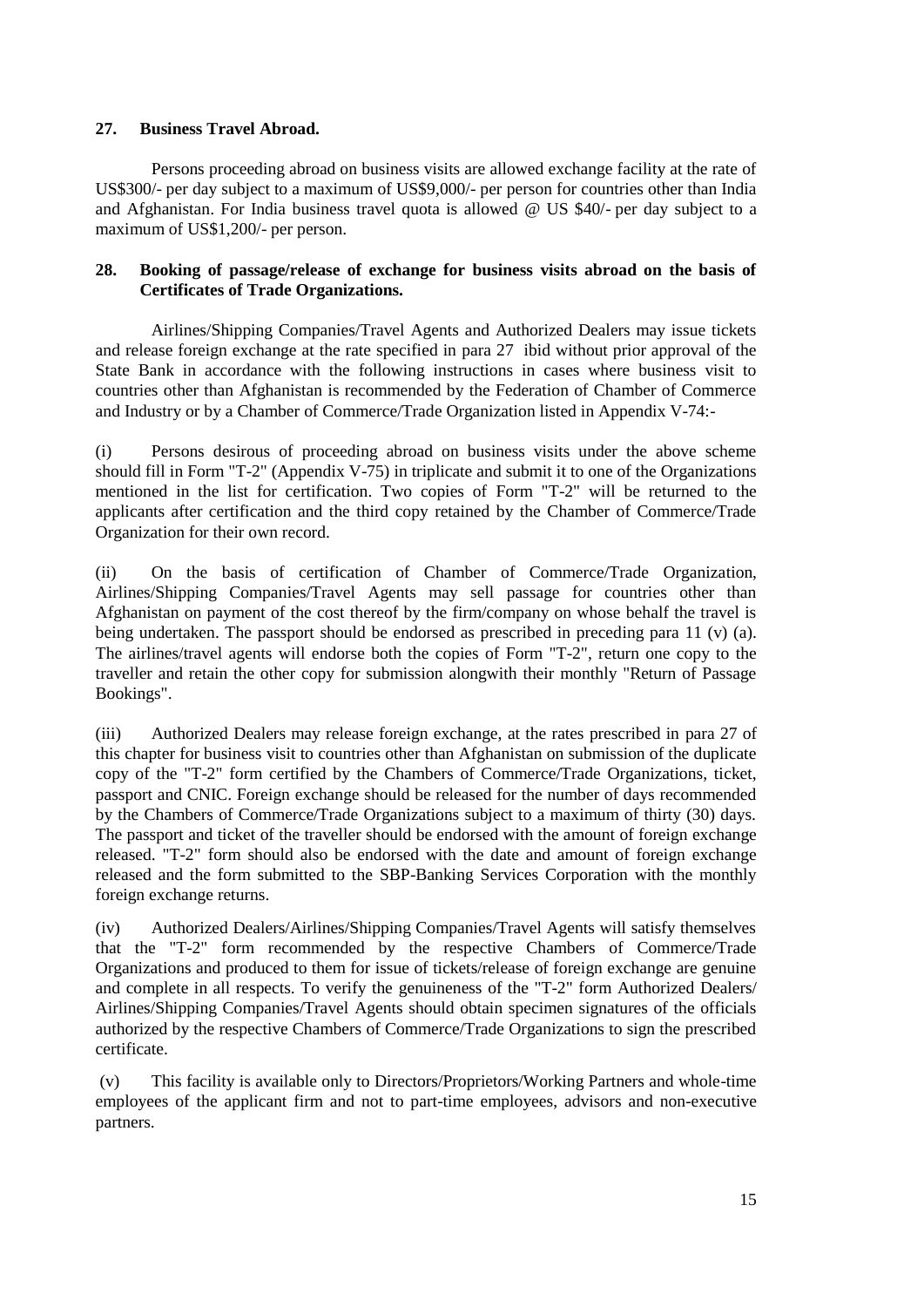(vi) Payment for the cost of ticket issued and cost of foreign exchange released will be received by the Airlines/Travel Agents/Shipping Companies/Authorized Dealers through cheques drawn on the bank account of the company/firm concerned.

# **29. Booking of passage/Release of foreign exchange to representatives of Consultancy/ Construction companies and firms.**

Airlines/Shipping Companies/Travel Agents and Authorized Dealers may issue tickets/release foreign exchange at the rates specified in [paragraph 27](file:///C:/Users/imran8347/AppData/Local/Microsoft/Windows/AppData/Local/Microsoft/Windows/Temporary%20Internet%20Files/Content.Outlook/chapter17.htm%23Bullet%2028) without prior approval of the State Bank to the representatives of Consultancy/Construction firms/companies whose Bid Bonds/Performance Bonds have been accepted by foreign beneficiaries. For this purpose, such persons/firms, if they are not members of any Chamber of Commerce and Industry or Trade Organization, will be required to fill in [Form 'T-2'](file:///C:/Users/imran8347/AppData/Local/Microsoft/Windows/AppData/Local/Microsoft/Windows/Temporary%20Internet%20Files/appendix%20files/appendix%205/ap5-80.htm) in triplicate and submit it to the Offices of the Trade Development Authority of Pakistan for certification. Other instructions for issue of tickets, release of foreign exchange, admissibility of travel facility and the mode of payment for cost of passage/exchange etc. will remain the same as prescribed in paragraph 28 [\(i\)](file:///C:/Users/imran8347/AppData/Local/Microsoft/Windows/AppData/Local/Microsoft/Windows/Temporary%20Internet%20Files/Content.Outlook/chapter17.htm%23Bullet%2029%20(i)) to [\(vi\)](file:///C:/Users/imran8347/AppData/Local/Microsoft/Windows/AppData/Local/Microsoft/Windows/Temporary%20Internet%20Files/Content.Outlook/chapter17.htm%23Bullet%2029%20(vi)) for business travel on the recommendations of the Chambers of Commerce/Trade Organizations on [Form 'T-2'.](file:///C:/Users/imran8347/AppData/Local/Microsoft/Windows/AppData/Local/Microsoft/Windows/Temporary%20Internet%20Files/appendix%20files/appendix%205/ap5-80.htm) However, in case the Consultancy /Construction firm/company is a public sector company, passage/exchange facility will be available only with the prior approval of State Bank.

## **30. Release of Exchange to Pakistani exporters for participation in International Trade Fairs/Exhibitions in Private Capacity.**

Authorized Dealers may extend, subject to fulfillment of the drill prescribed herein for each category, following facilities to Pakistani exporters for participation in International Trade Fairs/Exhibitions in their private capacity as and when approached:

#### **Category 'A' where sample goods are taken for display.**

- (i) Remittance of space rent direct to Fair/Exhibition authorities against their debit note and undertaking from the exporter's firm/company on the form appearing at [Appendix V-7](file:///C:/Users/imran8347/AppData/Local/Microsoft/Windows/AppData/Local/Microsoft/Windows/Temporary%20Internet%20Files/appendix%20files/appendix%205/ap5-81.htm)6. Remittance will be reported o[n Form 'M'.](file:///C:/Users/imran8347/AppData/Local/Microsoft/Windows/AppData/Local/Microsoft/Windows/Temporary%20Internet%20Files/appendix%20files/appendix%205/ap5-10.htm)
- (ii) Release of exchange for construction of pavilion against estimate subject to rendition of account for expenses incurred and undertaking on the form appearing at [Appendix V-7](file:///C:/Users/imran8347/AppData/Local/Microsoft/Windows/AppData/Local/Microsoft/Windows/Temporary%20Internet%20Files/appendix%20files/appendix%205/ap5-81.htm)6. Remittance will be reported on [Form 'M'.](file:///C:/Users/imran8347/AppData/Local/Microsoft/Windows/AppData/Local/Microsoft/Windows/Original%20Manual/appendix%20files/appendix%205/ap5-10.htm)
- (iii) Issue of an authority letter to the airline/travel agents for issue of ticket to and from the country where the Trade Fair/Exhibition is being held, for the representative of the firm/company on whose behalf foreign exchange for space rent/construction of pavilion already released, not exceeding two persons, on the form appearing at [Appendix V-7](file:///C:/Users/imran8347/AppData/Local/Microsoft/Windows/AppData/Local/Microsoft/Windows/Temporary%20Internet%20Files/appendix%20files/appendix%205/ap5-82.htm)7 on production of documents showing confirmation for booking of space and credit note/receipt for foreign exchange already released. This authority letter will be retained by the airline for submission through passage statements.
- (iv) Release of foreign exchange on production of return ticket purchased against Authorized Dealer's authority mentioned in preceding [sub-para \(iii\) a](file:///C:/Users/imran8347/AppData/Local/Microsoft/Windows/AppData/Local/Microsoft/Windows/Temporary%20Internet%20Files/Content.Outlook/chapter17.htm%23Bullet%2031%20(iii))t the rate not exceeding Business Travel Quota for the number of days of the fair plus another seven days for setting up stall and winding up of affairs but not exceeding 30 days. Release of exchange will be reported o[n T-1 Form](file:///C:/Users/imran8347/AppData/Local/Microsoft/Windows/AppData/Local/Microsoft/Windows/Temporary%20Internet%20Files/appendix%20files/appendix%205/ap5-73.htm) under this authority.
- (v) Payment for the cost of ticket and foreign exchange to be released for payment of rent for stalls, booking of space, construction of pavilion, advance deposits etc.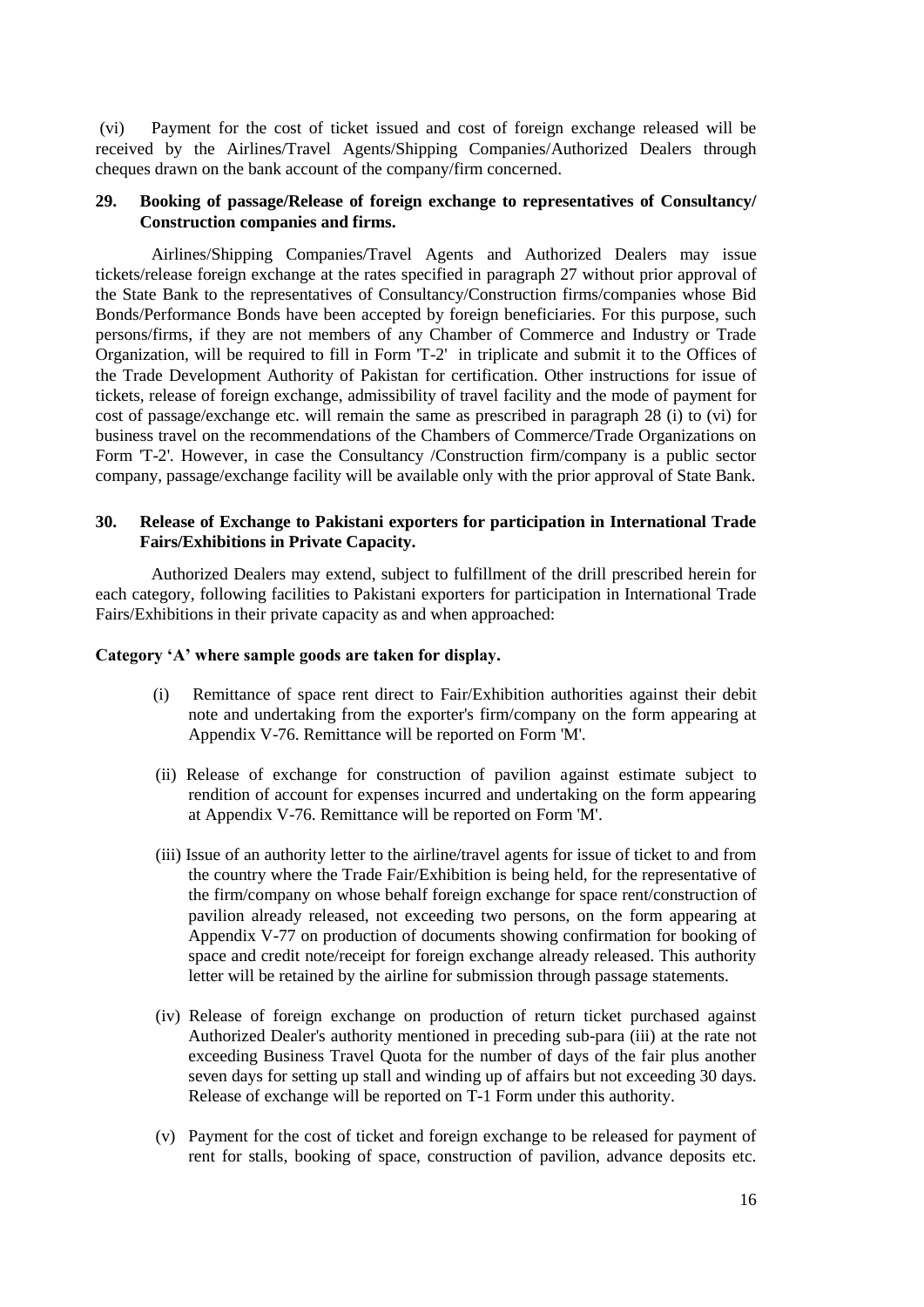and for the expenses of the representative of the firm/company participating in international trade fairs/exhibitions will be received by the Airlines/Travel Agents/ Shipping Companies and Authorized Dealers through cheques drawn on the bank account of the firm/company concerned.

# **Category 'B' - Trade Fairs/Exhibitions organized by the Chambers of Commerce and Industries (of Pakistan) or where exporter is participating in individual capacity where goods are taken for sale under Form 'E' procedure.**

- (i) Remittance of Advance space rent by the Chamber of Commerce and Industry direct to Fair authorities against Debit Note supported by (a) list of participating members with their share of space rent and (b) undertaking in [\(Appendix V-7](file:///C:/Users/imran8347/AppData/Local/Microsoft/Windows/AppData/Local/Microsoft/Windows/Temporary%20Internet%20Files/appendix%20files/appendix%205/ap5-81.htm)6) from each member participating in the fair. Remittance will be reported to SBP-Banking Services Corporation o[n Form 'M'.](file:///C:/Users/imran8347/AppData/Local/Microsoft/Windows/AppData/Local/Microsoft/Windows/Temporary%20Internet%20Files/appendix%20files/appendix%205/ap5-10.htm)
- (ii) Certification of [Form 'E'](file:///C:/Users/imran8347/AppData/Local/Microsoft/Windows/AppData/Local/Microsoft/Windows/Temporary%20Internet%20Files/appendix%20files/appendix%205/ap5-13.htm) on self consignment basis or otherwise as recommended by the organizing Chamber of Commerce and Industry.
- (iii) Issue of an authority letter to airline/travel agent for the issue of ticket to and from the country where the Fair is being held, for not more than two persons of the participating firm on whose behalf [Form 'E'](file:///C:/Users/imran8347/AppData/Local/Microsoft/Windows/AppData/Local/Microsoft/Windows/Temporary%20Internet%20Files/appendix%20files/appendix%205/ap5-13.htm) has already been certified, on [Appendix V-7](file:///C:/Users/imran8347/AppData/Local/Microsoft/Windows/AppData/Local/Microsoft/Windows/Temporary%20Internet%20Files/appendix%20files/appendix%205/ap5-82.htm)7. This authority letter will be retained by the airline for submission through passage statements.
- (iv) Issue of authority letter to airline/travel agent for issue of tickets to the Pavilion Officer(s) nominated by the organizing Chamber on [Appendix V-7](file:///C:/Users/imran8347/AppData/Local/Microsoft/Windows/AppData/Local/Microsoft/Windows/Temporary%20Internet%20Files/appendix%20files/appendix%205/ap5-82.htm)7. This authority letter will be retained by the airline for submission through passage statements.
- (v) Release of foreign exchange for Duty/Sales tax to the participating members on repatriable basis as per undertaking furnished on Form [Appendix V-7](file:///C:/Users/imran8347/AppData/Local/Microsoft/Windows/AppData/Local/Microsoft/Windows/Temporary%20Internet%20Files/appendix%20files/appendix%205/ap5-81.htm)6. This will be reported on [T-1](file:///C:/Users/imran8347/AppData/Local/Microsoft/Windows/AppData/Local/Microsoft/Windows/Temporary%20Internet%20Files/appendix%20files/appendix%205/ap5-73.htm) Form alongwith Business Travel Quota.
- (vi) Release of foreign exchange to the representative(s) of the participating firm/Pavilion Officer(s) on production of return air tickets purchased against Authorized Dealer's authority mentioned in preceding sub-paragraphs [\(iii\)](file:///C:/Users/imran8347/AppData/Local/Microsoft/Windows/AppData/Local/Microsoft/Windows/Temporary%20Internet%20Files/Content.Outlook/chapter17.htm%23Bullet%2031%20B%20(iii)) and [\(iv\),](file:///C:/Users/imran8347/AppData/Local/Microsoft/Windows/AppData/Local/Microsoft/Windows/Temporary%20Internet%20Files/Content.Outlook/chapter17.htm%23Bullet%2031%20B%20(iv)) at a rate not exceeding the Business Travel Quota for the number of days of the Fair plus 7 days extra for setting up stall and winding up of affairs but not exceeding 30 days. This will be reported on [T-1 Form](file:///C:/Users/imran8347/AppData/Local/Microsoft/Windows/AppData/Local/Microsoft/Windows/Temporary%20Internet%20Files/appendix%20files/appendix%205/ap5-73.htm) under this authority.
- (vii) Issue of authority letter for re-import of unsold goods exported under [Form 'E'](file:///C:/Users/imran8347/AppData/Local/Microsoft/Windows/AppData/Local/Microsoft/Windows/Temporary%20Internet%20Files/appendix%20files/appendix%205/ap5-13.htm) procedure as per preceding [sub-paragraph \(ii\)](file:///C:/Users/imran8347/AppData/Local/Microsoft/Windows/AppData/Local/Microsoft/Windows/Temporary%20Internet%20Files/Content.Outlook/chapter17.htm%23Bullet%2031%20B%20(ii)) on freight-to-pay basis. Original will be retained by the airline/shipping company and photo-copy will be produced to Customs for release of the goods.
- (viii) Payment for the cost of ticket and foreign exchange to be released for payment of rent for stalls, booking of space, construction of pavilion, advance deposits etc. and for the expenses of the representative(s) of the firm/company participating in international trade fairs/exhibitions will be received by the Airlines/Travel Agents/Shipping Companies and Authorized Dealers through cheques drawn on the bank account of the firm/company concerned.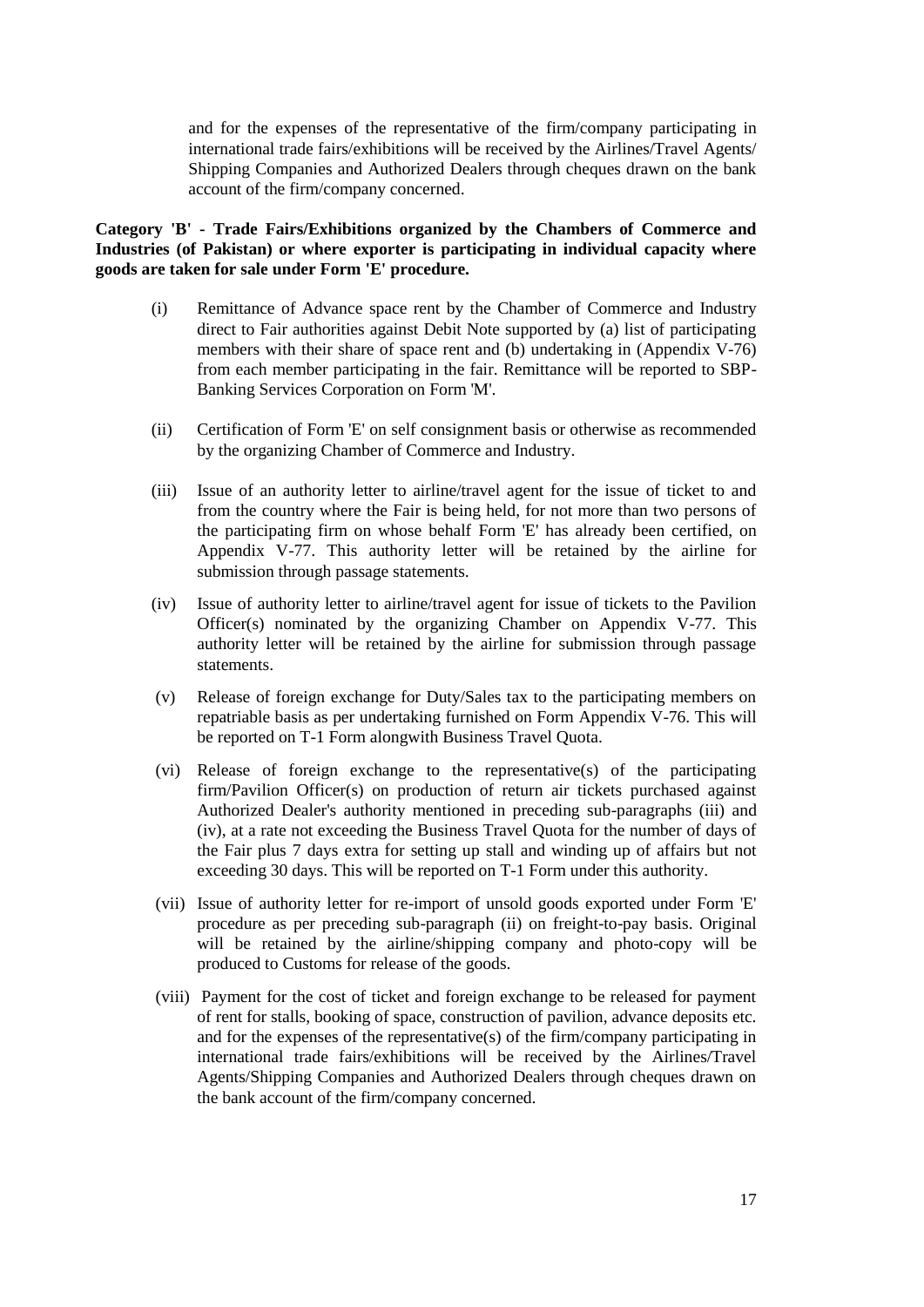Authorized Dealers should carefully note that in case of failure of the participants to submit evidence of having brought back the sample goods taken for display or encashment certificate of the samples sold and for failure to repatriate the foreign exchange released for space rent/duty etc., alongwith the sale proceeds (Category B) the Authorized Dealers will report the matter to the area office of the Foreign Exchange Operations Department of the SBP-Banking Services Corporation for suitable action. The Authorized Dealers will also report the outstanding sale proceeds including the amount released on account of space rent/duty etc. in their monthly overdue statement prescribed in [Appendix V-2](file:///C:/Users/imran8347/AppData/Local/Microsoft/Windows/AppData/Local/Microsoft/Windows/Temporary%20Internet%20Files/appendix%20files/appendix%205/ap5-16.htm)0 of the Manual with specific remarks "Exhibition case".

#### **31. Business Travel abroad with the approval of State Bank.**

Persons desirous of proceeding abroad on business visits are free to approach the SBP-Banking Services Corporation for approval of passage facility and release of exchange for such visits. Applications for this purpose should be made to the SBP-Banking Services Corporation on [Form "T"](file:///C:/Users/imran8347/AppData/Local/Microsoft/Windows/AppData/Local/Microsoft/Windows/Temporary%20Internet%20Files/appendix%20files/appendix%205/ap5-83.htm) [\(Appendix V-7](file:///C:/Users/imran8347/AppData/Local/Microsoft/Windows/AppData/Local/Microsoft/Windows/Temporary%20Internet%20Files/appendix%20files/appendix%205/ap5-83.htm)8). At the time of forwarding such applications, which should be duly completed, Authorized Dealers should ensure that the requisite documents including a Confidential Report on the financial standing of the party are enclosed with the application.

## **32. Blanket permission for business travel abroad to exporters of commodities, services etc.**

(i) State Bank also issues blanket permission for purchase of ticket and release of foreign exchange for business travel abroad to exporters of commodities, services etc. whose export earnings during the preceding calendar year or the year immediately preceding the month of the application are Rs 2.5 million or more in the case of exporters of commodities and Rs 0.25 million or more in the case of exporters of services like Indenting/Recruiting Agents, Construction Companies, Trade Marks and Patent Attorneys etc.

(ii) Request for issue of blanket permission should be made to the SBP-Banking Services Corporation on [Form "BT"](file:///C:/Users/imran8347/AppData/Local/Microsoft/Windows/AppData/Local/Microsoft/Windows/Temporary%20Internet%20Files/appendix%20files/appendix%205/ap5-84.htm) [\(Appendix V-7](file:///C:/Users/imran8347/AppData/Local/Microsoft/Windows/AppData/Local/Microsoft/Windows/Temporary%20Internet%20Files/appendix%20files/appendix%205/ap5-84.htm)9) in duplicate. Names of the Directors/Executives/ Officials who would undertake business travel on behalf of the applicant firm against the blanket permission will be specified in the application. Not more than 3 persons can be nominated at a time for this purpose.

(iii) SBP-Banking Services Corporation will issue blanket permission on the original ['BT'](file:///C:/Users/imran8347/AppData/Local/Microsoft/Windows/AppData/Local/Microsoft/Windows/Temporary%20Internet%20Files/appendix%20files/appendix%205/ap5-84.htm)  [form,](file:///C:/Users/imran8347/AppData/Local/Microsoft/Windows/AppData/Local/Microsoft/Windows/Temporary%20Internet%20Files/appendix%20files/appendix%205/ap5-84.htm) which will be valid for a period of one year only. Only two representatives of the export houses/firms/companies can travel at a time against the blanket permission provided both of them are not travelling in one and the same direction and their destinations are distinctly separate. As an exception, two representatives can travel at a time against the blanket permission in one direction and for the same destination provided one of them is a technical representative of the firm / company and his visit is necessary. On expiry of the blanket permission, it should be surrendered to the issuing office of the SBP-Banking Services Corporation by the holders thereof alongwith one detailed achievement report in respect of all the business trips undertaken under the blanket permission. The renewal of blanket permission will be allowed by the SBP-Banking Services Corporation only in those cases where they are satisfied about the bonafides of the business visits undertaken and of the concrete results achieved by way of increased foreign exchange earnings for the country.

## **33. Booking of passage against blanket permission.**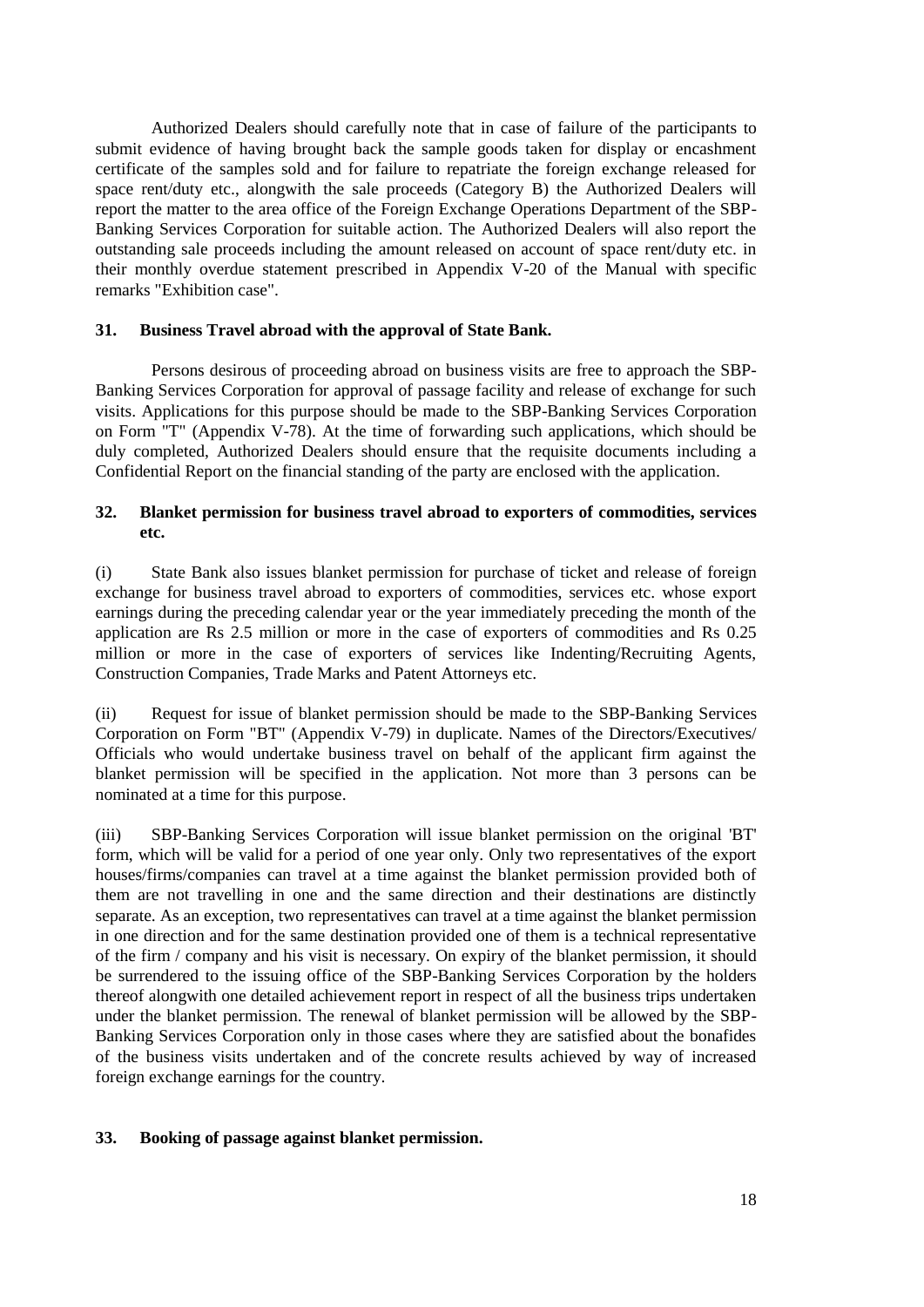Airlines/Travel Agents may issue ticket for travel abroad of the persons named in the blanket permission issued by the SBP-Banking Services Corporation. The Airlines/Travel Agents will make endorsement in token of having issued the ticket on the blanket permission in the space provided for the purpose under their stamp and signature. A copy of the blanket permission will be retained by the Airline/Travel Agent which will be submitted in support of the booking reported in their monthly "Return of Passage Bookings". The aforesaid copy of the blanket permission shall be certified by the Airlines / Travel Agents in the following manner: -

"Payment received through Cheque No. \_\_\_\_\_\_\_\_\_\_\_\_\_\_\_\_\_dated \_\_\_\_\_\_\_\_\_\_\_drawn on the bank account of firm/company concerned.

Stamp & Signature"

## **34. Release of Foreign Exchange against blanket permission.**

Authorized Dealers may release foreign exchange at the rates prescribed in [para](file:///C:/Users/imran8347/AppData/Local/Microsoft/Windows/AppData/Local/Microsoft/Windows/Temporary%20Internet%20Files/Content.Outlook/chapter17.htm%23Bullet%2028) of this chapter on the strength of the following documents:

- (i) Blanket Permission of the SBP-Banking Services Corporation.
- (ii) Airline ticket.
- (iii) Letter from the export house/firm/company detailing the purpose and duration of the proposed visit.
- (iv) ['T-1' Form.](file:///C:/Users/imran8347/AppData/Local/Microsoft/Windows/AppData/Local/Microsoft/Windows/Temporary%20Internet%20Files/appendix%20files/appendix%205/ap5-73.htm)
- (v) Passport.

In addition to the endorsement of foreign exchange released on the airline ticket and passport as required under the rules, the Authorized Dealer will also make endorsement of the foreign exchange released on the blanket permission in the space provided therein under its stamp and signature. A photo-copy of the blanket permission, duly certified by the Authorized Dealer in the manner indicated in the preceding paragraph, alongwith the letter of export house/firm/company mentioned at (iii) above, will be enclosed while reporting the sale to the Foreign Exchange Operations Department in their monthly exchange return.

#### **35. Release of Foreign Exchange against Credit Cards to exporters.**

Bonafide exporters can also draw exchange quota against credit card for business visits to countries other than Afghanistan. The following procedure will be followed in this regard:

(i) Exporters desirous of availing the facility of credit card for business travel abroad, will make an application to the concerned Authorized Dealers (Credit Card Issuing Agencies) in the form appearing at [Appendix V-8](file:///C:/Users/imran8347/AppData/Local/Microsoft/Windows/AppData/Local/Microsoft/Windows/Temporary%20Internet%20Files/appendix%20files/appendix%205/ap5-85.htm)0 duly certified by a Chamber of Commerce/Trade Organizations listed in Appendix [V-7](file:///C:/Users/imran8347/AppData/Local/Microsoft/Windows/AppData/Local/Microsoft/Windows/Temporary%20Internet%20Files/appendix%20files/appendix%205/ap5-79.htm)4. While issuing credit card, the Authorized Dealers (Credit Card Issuing Agencies) shall make the endorsement on the face of blanket permission in the following format:

Name of Authorized Dealer (Credit Card Issuing Agency)

Credit Card No.\_\_\_\_\_\_\_\_\_\_\_\_\_\_\_\_\_\_\_\_\_\_\_\_\_\_\_\_\_\_\_

Issued to Mr. \_\_\_\_\_\_\_\_\_\_\_\_\_\_\_\_\_\_\_\_\_\_\_\_\_\_\_\_\_\_\_\_\_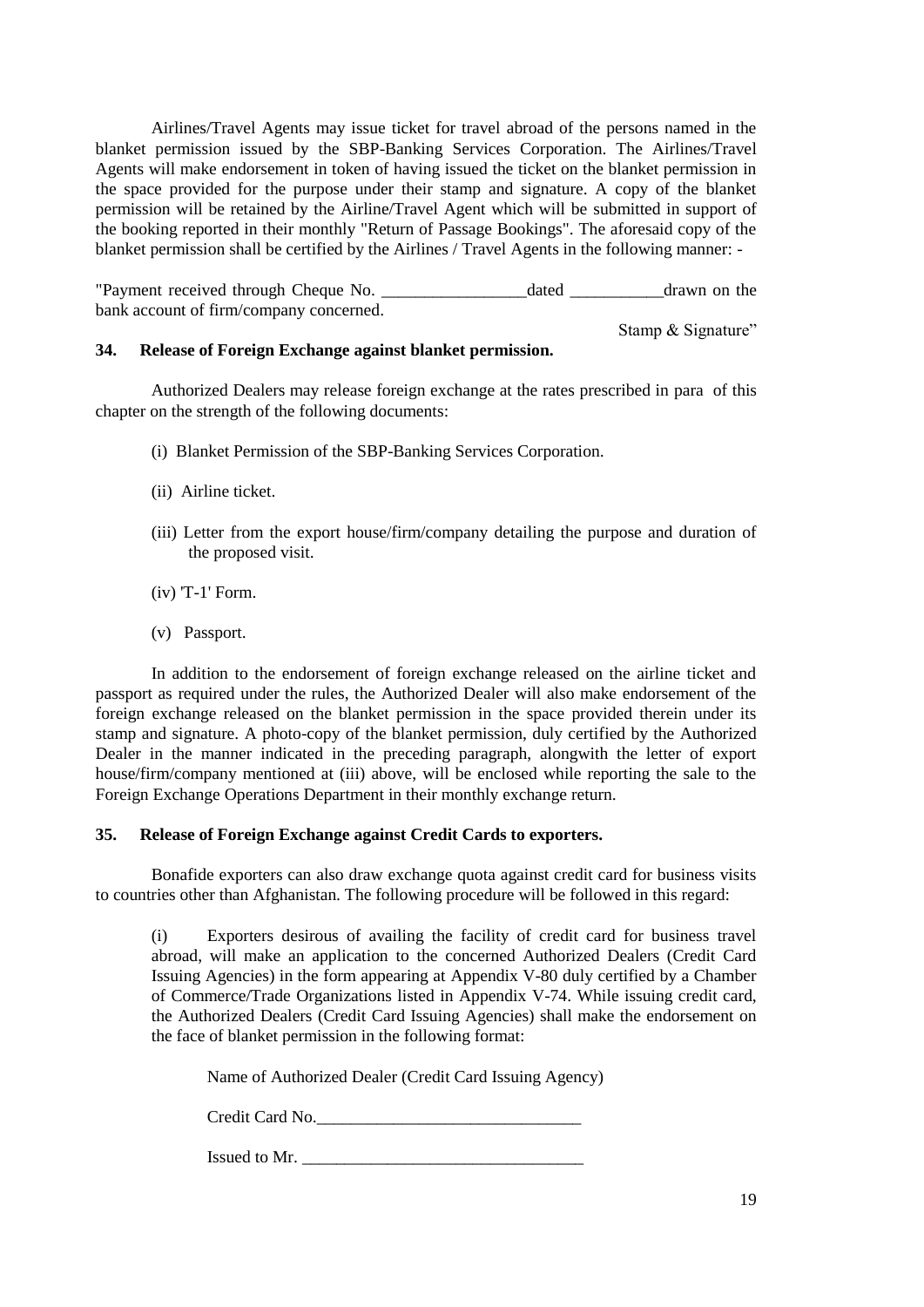| Signature |  |  |
|-----------|--|--|
| Dated     |  |  |

(ii) The limit upto which the persons concerned may utilize the credit card facility shall be the maximum Business Travel Quota admissible under the rules for the time being in force less any amount of foreign currency notes/travellers cheques issued to them in Pakistan.

(iii) When proceeding abroad on business visit, persons concerned will submit to the Authorized Dealers (Credit Card Issuing Agencies) original blanket permission granted by the SBP-Banking Services Corporation or [T-2 form](file:///C:/Users/imran8347/AppData/Local/Microsoft/Windows/AppData/Local/Microsoft/Windows/Temporary%20Internet%20Files/appendix%20files/appendix%205/ap5-80.htm) duly certified by Federation of Pakistan Chamber of Commerce & Industry/Chamber of Commerce & Industry/ concerned Trade Organization.

(iv) All remittances made by Authorized Dealers (Credit Card Issuing Agencies) in reimbursement of expenses incurred abroad by the holders of credit card will be reported in the monthly foreign exchange returns by them under the code relating to business travel.

(v) If so desired by the persons concerned, initial release in the shape of either foreign currency notes or travellers cheques can be obtained by them but only from the Authorized Dealer which has issued the credit card and from no other Authorized Dealer. Such sales will be reported to the Foreign Exchange Operations Department under the code relating to business travel on [T-1 form](file:///C:/Users/imran8347/AppData/Local/Microsoft/Windows/AppData/Local/Microsoft/Windows/Temporary%20Internet%20Files/appendix%20files/appendix%205/ap5-73.htm) with which a photocopy of Blanket Permission[/T-2 form](file:///C:/Users/imran8347/AppData/Local/Microsoft/Windows/AppData/Local/Microsoft/Windows/Temporary%20Internet%20Files/appendix%20files/appendix%205/ap5-80.htm) duly endorsed by the Authorized Dealers (Credit Card Issuing Agencies) will be attached. In the case of business travel against Blanket Permission a photo-copy of the letter submitted by exporting firm under [para 34\(iii\) of](file:///C:/Users/imran8347/AppData/Local/Microsoft/Windows/AppData/Local/Microsoft/Windows/Temporary%20Internet%20Files/Content.Outlook/chapter17.htm%23Bullet%2035%20(iii))  [this chapter](file:///C:/Users/imran8347/AppData/Local/Microsoft/Windows/AppData/Local/Microsoft/Windows/Temporary%20Internet%20Files/Content.Outlook/chapter17.htm%23Bullet%2035%20(iii)) will also be attached with the returns.

(vi) Subsequent remittance made by the Authorized Dealers (Credit Card Issuing Agencies) in reimbursement of the amount utilized abroad by the credit card holders will be reported on [Form 'M'](file:///C:/Users/imran8347/AppData/Local/Microsoft/Windows/AppData/Local/Microsoft/Windows/Temporary%20Internet%20Files/appendix%20files/appendix%205/ap5-10.htm) and endorsed on the photocopy of the relative Blanket Permission[/T-2 form](file:///C:/Users/imran8347/AppData/Local/Microsoft/Windows/AppData/Local/Microsoft/Windows/Temporary%20Internet%20Files/appendix%20files/appendix%205/ap5-80.htm) which will be attached with [Form 'M'.](file:///C:/Users/imran8347/AppData/Local/Microsoft/Windows/AppData/Local/Microsoft/Windows/Temporary%20Internet%20Files/appendix%20files/appendix%205/ap5-10.htm) In the case of business travel against Blanket Permission a photocopy of the exporting firm's letter referred to in preceding sub-para (v) will also be attached.

(vii) A photocopy of Blanket Permission/Original [T-2 form](file:///C:/Users/imran8347/AppData/Local/Microsoft/Windows/AppData/Local/Microsoft/Windows/Temporary%20Internet%20Files/appendix%20files/appendix%205/ap5-80.htm) bearing Authorized Dealer's (Credit Card Issuing Agency's) endorsement regarding release of initial amount of foreign exchange as well as subsequent remittances made by the Authorized Dealers (Credit Card Issuing Agencies) will be submitted to the Foreign Exchange Operations Department alongwith a monthly statement in the form appearing at [Appendix V-8](file:///C:/Users/imran8347/AppData/Local/Microsoft/Windows/AppData/Local/Microsoft/Windows/Temporary%20Internet%20Files/appendix%20files/appendix%205/ap5-86.htm)1. This statement should reach the area office of the Foreign Exchange Operations Department by the 10th of the month following the month to which it relates. In the case of business travel against Blanket Permission the original letter submitted by the exporting firm in terms of [para 34\(iii\)](file:///C:/Users/imran8347/AppData/Local/Microsoft/Windows/AppData/Local/Microsoft/Windows/Temporary%20Internet%20Files/Content.Outlook/chapter17.htm%23Bullet%2035%20(iii)) of this chapter will also be attached with the return.

(viii) Initial release/all subsequent remittances shall also be endorsed by the Authorized Dealer on original Blanket Permission which on expiry of its validity will be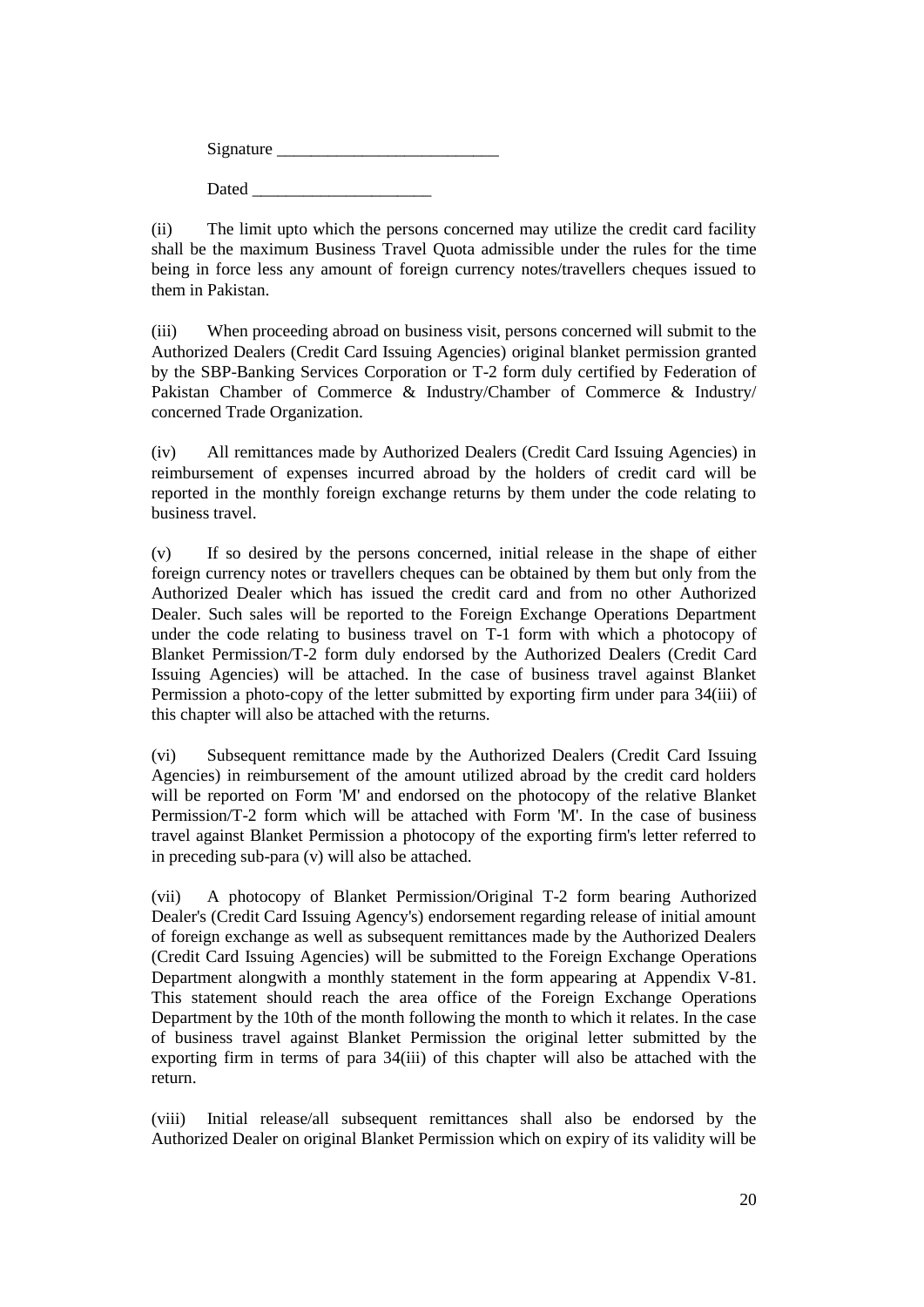surrendered to the Issuing Office in accordance with the instructions laid down in [para](file:///C:/Users/imran8347/AppData/Local/Microsoft/Windows/AppData/Local/Microsoft/Windows/Temporary%20Internet%20Files/Content.Outlook/chapter17.htm%23Bullet%2033%20(iii))  [32\(iii\)](file:///C:/Users/imran8347/AppData/Local/Microsoft/Windows/AppData/Local/Microsoft/Windows/Temporary%20Internet%20Files/Content.Outlook/chapter17.htm%23Bullet%2033%20(iii)) of this chapter.

# **36. Release of Foreign Exchange to business executives of firms/companies other than exporters against Credit Cards.**

The Credit Card facility as admissible to the bonafide exporters in terms of [para 3](file:///C:/Users/imran8347/AppData/Local/Microsoft/Windows/AppData/Local/Microsoft/Windows/Temporary%20Internet%20Files/Content.Outlook/chapter17.htm%23Bullet%2036)5 ibid can also be availed of by business executives of firms/companies other than exporters provided the firm/company is paying minimum income tax of one million rupees a year, after obtaining necessary approval from the area office of the Foreign Exchange Operations Department on production of the following documents through their bankers:

(i) Formal request of the firm/company for credit card facility to their executives.

(ii) Valid passports of the concerned persons together with original CNIC.

(iii) Attested copy of the latest Income Tax Assessment Order of the firm/company.

(iv) Attested copy of the receipted challan evidencing payment of Income Tax during the preceding income year.

After obtaining SBP-Banking Services Corporation's approval, the following procedure will be followed:

(a) Firms/companies other than exporters will approach the concerned Authorized Dealers (Credit Card Issuing Agencies) alongwith the approval letter of SBP-Banking Services Corporation and [form "T-2"](file:///C:/Users/imran8347/AppData/Local/Microsoft/Windows/AppData/Local/Microsoft/Windows/Temporary%20Internet%20Files/appendix%20files/appendix%205/ap5-80.htm) duly certified by the respective Chamber of Commerce and Industry/Trade Association. While issuing credit cards, the Authorized Dealers (Credit Card Issuing Agencies) shall make endorsement on the face of duplicate ["T-2" form](file:///C:/Users/imran8347/AppData/Local/Microsoft/Windows/AppData/Local/Microsoft/Windows/Temporary%20Internet%20Files/appendix%20files/appendix%205/ap5-80.htm) and on the back of SBP-Banking Services Corporation's approval letter in the following format:

Name of Authorized Dealer (Credit Card Issuing Agency)

Credit Card No.........................................

Issued to Mr...........................................

against S.B.P. BSC Approval No.............................

dated.........................

Date:………………..

Signature: ............................

Authorized Dealers (Credit Card Issuing Agencies) will retain a photo-stat copy of SBP-Banking Services Corporation's approval letter and return the original to the applicant.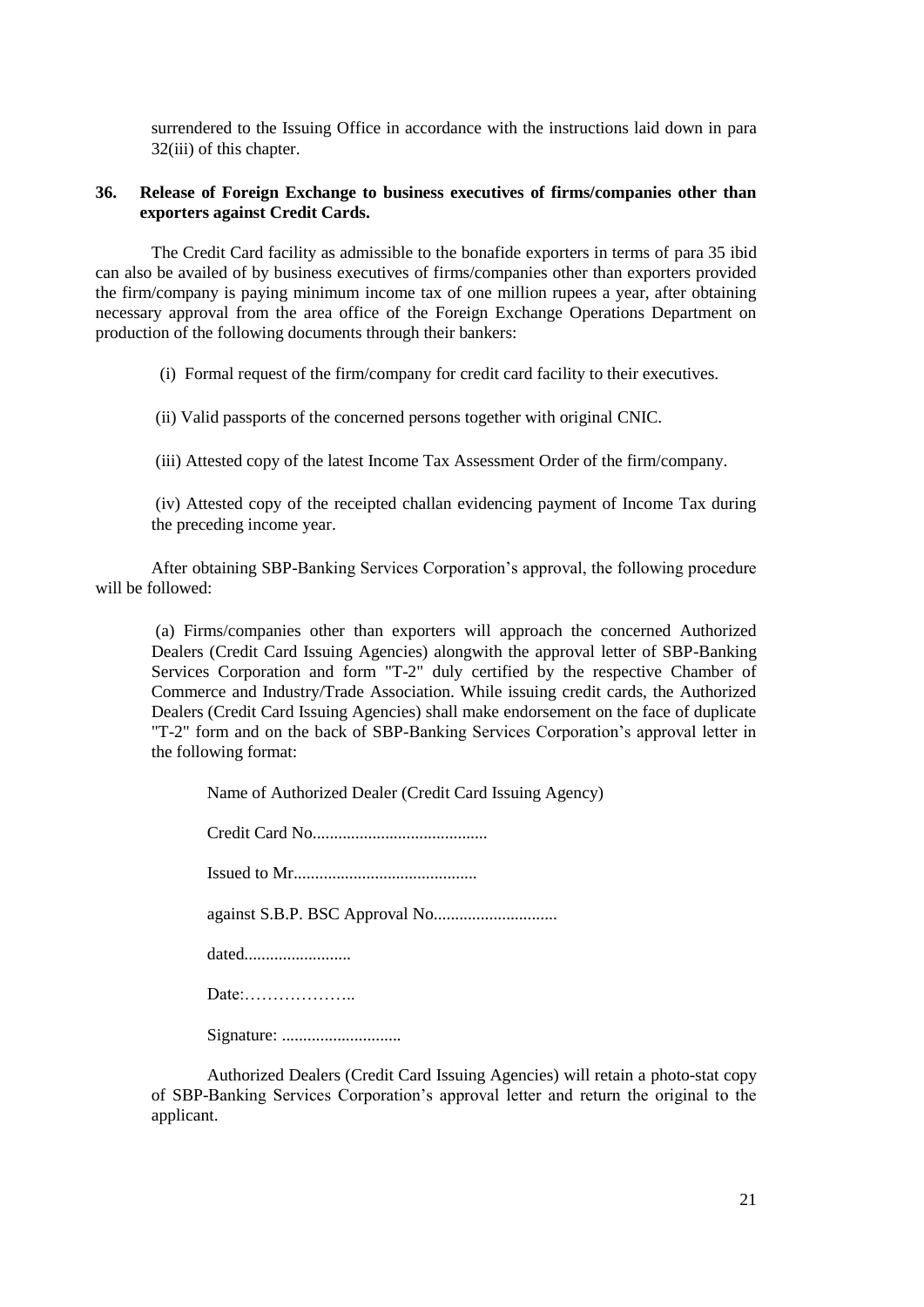(b) The limit upto which the persons concerned may utilize the credit card facility shall be the maximum Business Travel Quota admissible under the rules for the time being in force less any amount of foreign currency notes/travellers cheques issued to them in Pakistan.

(c) All remittances made by Authorized Dealers (Credit Card Issuing Agencies) in reimbursement of expenses incurred abroad by the holders of credit card will be reported in the monthly foreign exchange returns under the code relating to business travel.

(d) If so desired by the persons concerned, initial release in the shape of either foreign currency notes or travelers cheques, can be obtained by them but only from the Authorized Dealer which has issued the credit card and from no other Authorized Dealer. Such sales will be reported to the Issuing Office under the code relating to business travel on ["T-1" form](file:///C:/Users/imran8347/AppData/Local/Microsoft/Windows/AppData/Local/Microsoft/Windows/Temporary%20Internet%20Files/appendix%20files/appendix%205/ap5-73.htm) with which a photo copy of SBP-Banking Services Corporation's approval letter and ["T-2" form](file:///C:/Users/imran8347/AppData/Local/Microsoft/Windows/AppData/Local/Microsoft/Windows/Temporary%20Internet%20Files/appendix%20files/appendix%205/ap5-80.htm) duly endorsed by the Authorized Dealers (Credit Card Issuing Agencies) will be attached.

(e) Subsequent remittances made by the Authorized Dealers (Credit Card Issuing Agencies) in reimbursement of the amount utilized abroad by the Credit Card holders will be reported on [Form 'M'](file:///C:/Users/imran8347/AppData/Local/Microsoft/Windows/AppData/Local/Microsoft/Windows/Temporary%20Internet%20Files/appendix%20files/appendix%205/ap5-10.htm) and endorsed on the photo copy of the relative ['T-2' form](file:///C:/Users/imran8347/AppData/Local/Microsoft/Windows/AppData/Local/Microsoft/Windows/Temporary%20Internet%20Files/appendix%20files/appendix%205/ap5-80.htm) which will be attached with [Form 'M'](file:///C:/Users/imran8347/AppData/Local/Microsoft/Windows/AppData/Local/Microsoft/Windows/Temporary%20Internet%20Files/appendix%20files/appendix%205/ap5-10.htm) alongwith photostat copy of SBP-Banking Services Corporation's approval letter.

(f) A photo copy of SBP-Banking Services Corporation's approval letter and Duplicate ["T-2" form](file:///C:/Users/imran8347/AppData/Local/Microsoft/Windows/AppData/Local/Microsoft/Windows/Temporary%20Internet%20Files/appendix%20files/appendix%205/ap5-80.htm) bearing Authorized Dealer's (Credit Card Issuing Agency's) endorsement regarding release of initial amount of foreign exchange as well as subsequent remittances made by the Authorized Dealer (Credit Card Issuing Agency) will be submitted to the Foreign Exchange Operations Department alongwith a monthly statement in the form appearing at [Appendix V-8](file:///C:/Users/imran8347/AppData/Local/Microsoft/Windows/AppData/Local/Microsoft/Windows/Temporary%20Internet%20Files/appendix%20files/appendix%205/ap5-86.htm)1. This statement should reach the area office of the Foreign Exchange Operations Department by the 10th of the month following the month to which it relates.

## **37. Combination of two exchange facilities.**

Authorized Dealers should not release foreign exchange for two different purposes at a time. In other words combination of two exchange facilities is not allowed.

## **38. Foreign Exchange facilities for studies abroad.**

1) Authorized Dealers may remit foreign exchange to educational institutions abroad on behalf of students desirous of studying in accredited and recognized foreign institutions/ universities upto US\$ 70,000/- or equivalent in other foreign currencies per student per calendar year on account of application/processing charges, tuition fee, living expenses etc. in accordance with the procedure set out below:

## **i) Remittances related to application/processing charges for admission.**

In cases where students are required to remit application/processing charges for admission in the foreign educational institutions, Authorized Dealers may make such remittances to the concerned foreign educational institution on production of documentary evidence to the satisfaction of the bank showing the amount of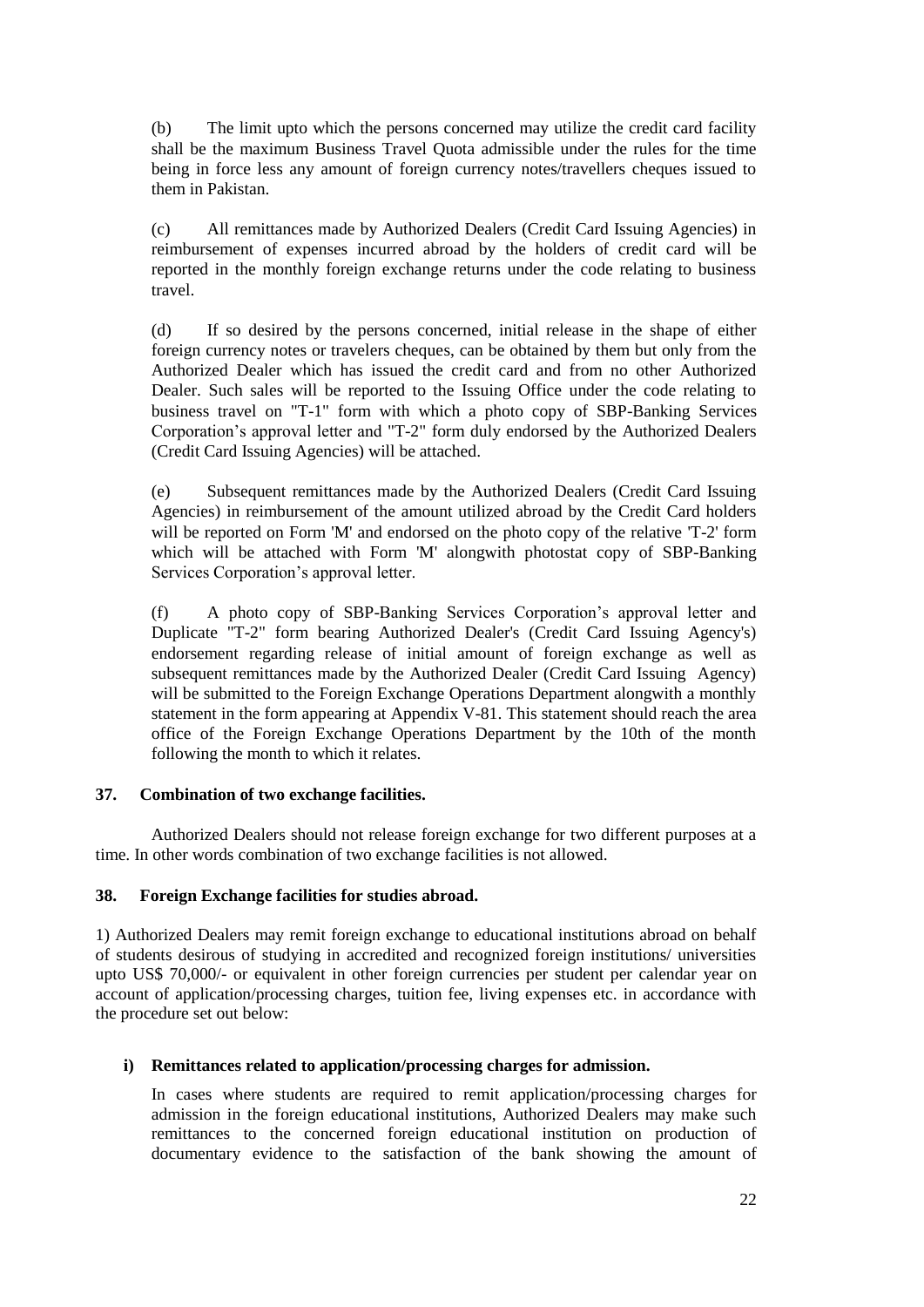application/processing charges. There is no restriction on the number of institutions to which a student can apply for admission.

## **ii) Remittance of tuition fee, living expenses etc.**

The Authorized Dealers may make remittances for tuition fee, living expenses and other dues (health, insurance, union, sports, library fees etc.) on behalf of students desirous of studying abroad who have got admission in a foreign educational institution on the basis of the following documents:

- a) Application Form (Appendix V-82) duly filled in by the student/parent/ guardian.
- b) Copies of CNIC/Form 'B' of the student and CNIC of the parent/guardian.
- c) Copy of passport of the student.
- d) Letter of admission from foreign educational institution.
- e) Letter/Cost Sheet from foreign educational institution showing break-up of expenses.

## **iii) Remittances to the foreign educational institution or the student.**

Dues, including Tuition Fee, which are payable to the foreign educational institution should be remitted directly to the account of the educational institution via SWIFT, telegraphic transfer or demand draft and not remitted/released to the student. Living or miscellaneous expenses as indicated by the respective foreign institution/university, if not being remitted to the institution, can, however, be sent to the student himself via SWIFT, telegraphic transfer or demand draft.

## **iv) Initial cash foreign exchange requirements.**

In order to meet the initial expenses related to boarding/lodging and/or other requirements of the student, Authorized Dealers can release cash foreign exchange equivalent to US\$ 5,000/- to the student which should be endorsed on his/her passport.

2) In case of foreign exchange requirements for studies abroad in excess of the above limit, the concerned Authorized Dealer will forward the case to the Director, Foreign Exchange Operations Department, SBP-Banking Services Corporation, Head Office, Karachi along with justification and documentary evidence for consideration.

Authorized Dealers will retain all related record including the documents submitted by the applicant as mentioned above for on-site inspection by the State Bank's Inspection Team.

(3) <sup>3</sup> In order to facilitate and guide their individual customers desirous of availing above services, Authorized Dealers are advised to ensure the following:

- a) Information regarding provision of FX services for studies abroad should be displayed at prominent place at each authorized branch of the Authorized Dealer.
- b) Adequate stock of major foreign currencies should be maintained at all authorized branches to meet cash related requirements for such facility.
- c) Brochures containing information regarding services related to studies abroad may be made available at all branches. However, such information must be placed at official websites of the Authorized Dealers alongwith list of branches providing such service. Further, such list should also be available at all branches of the Authorized Dealer for guidance of customers.

 $3$  EPD Circular Letter No. 14 dated September 14, 2018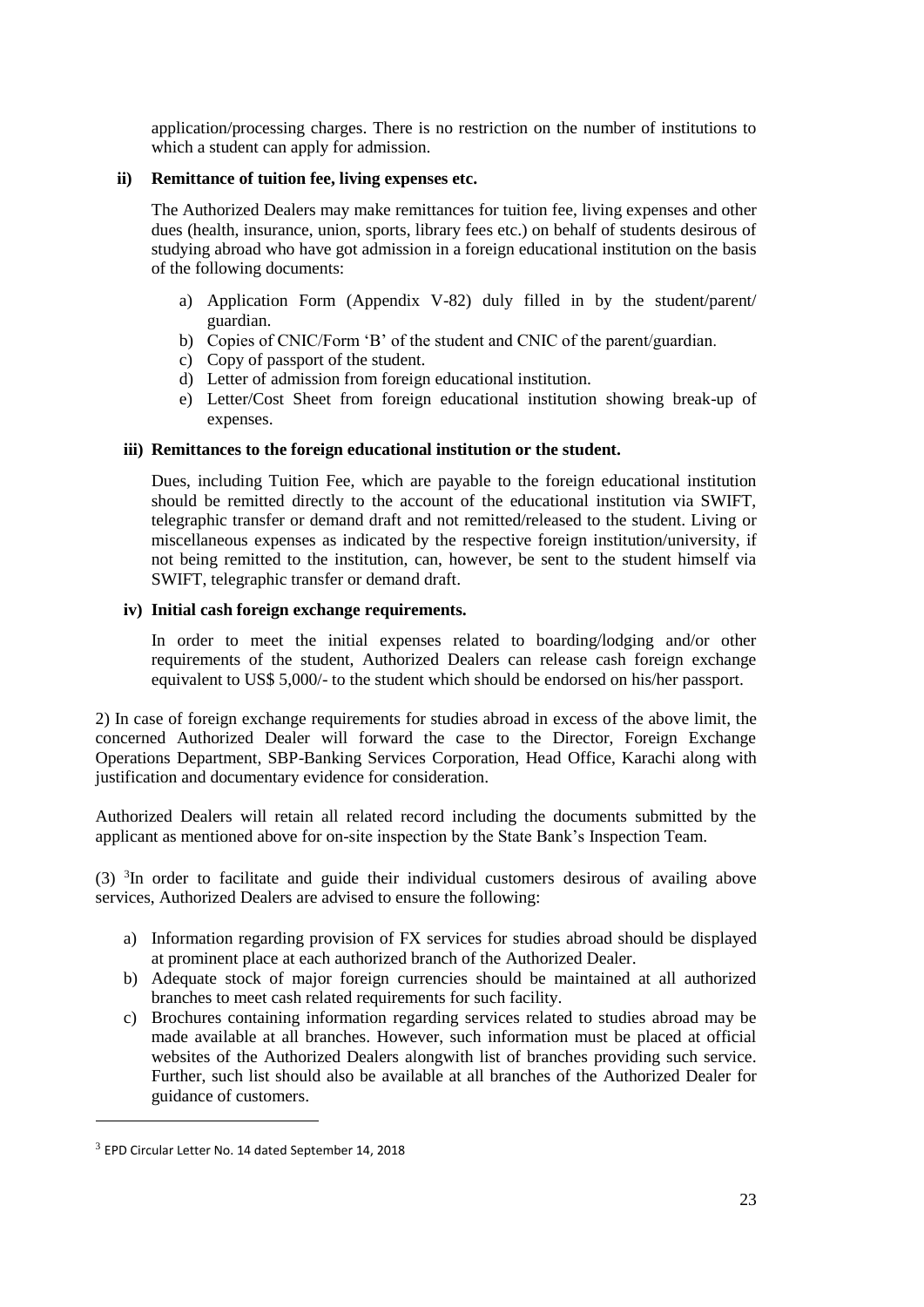d) The officials dealing with such services should be trained/ made acquainted with the existing foreign exchange rules and regulations governing individual FX needs.

# **39. Freight on Personal Baggage.**

(i) Airlines and Shipping Companies are authorized to accept freight at actual in rupees on personal baggage, whether accompanied or un-accompanied, both in respect of outward and inward journeys originating from Pakistan and terminating abroad, or originating from abroad and terminating in Pakistan, from travellers other than those who are covered by succeeding sub-paragraph (iii). Airlines/Shipping Companies can also accept outward excess baggage, whether accompanied or un-accompanied, on freight-to-pay basis without limit. However, it will be the responsibility of the Airlines to ensure that in respect of accompanied baggage, Excess Baggage Tickets are issued at actual weight basis and passengers are not provided with Miscellaneous Charges Orders for the purpose.

(ii) Shipping Companies/Airlines may accept payment of freight in rupees upto Rs 500 per packet in connection with the export of gift parcels and actual freight in connection with the export of bonafide free trade samples covered by paragraph 2 of Chapter 12. The Shipping Companies/Airlines while reporting such collections in their monthly returns of passage and freight collections should enclose a copy of the Airway Bill/Bill of Lading in support of the relative freight collections.

(iii) In respect of categories of travellers mentioned in sub-paragraphs  $(i)$ ,  $(ii)(a)$  and  $(iv)(a)$ of paragraph 7 of this chapter, Airlines/ Shipping Companies can accept freight without limit for transportation of personal effects whether accompanied or un-accompanied on outward journey subject to the same conditions as laid down in the said sub-paragraphs for booking of passage.

## **40. Release of Foreign Exchange for travel, education, medical treatment etc.**

Amounts of foreign exchange in excess of the limits on payments for invisibles specified in paragraph 16 to 39 shall be released by the Authorized Dealers after prior verification of submitted documentary evidence demonstrating that the additional amount is needed in order to make a bonafide payment for purposes specified in the aforementioned paragraphs under advice to/with prior approval of the Foreign Exchange Operations Department, SBP-Banking Services Corporation, Karachi, as the case may be.

## **41. Conversion of Unspent Balance of Rupees by Foreign Nationals.**

Authorized Dealers may allow conversion into foreign exchange of the unspent amount, without any limit, left with the foreign tourists out of proceeds of foreign exchange encashed by them in Pakistan with an Authorized Dealer. Re-conversion facility will be provided on production of encashment certificate (Appendix. V-9) by the foreign tourist or on the basis of endorsement recorded on his passport by an Authorized Dealer at the time of purchase of foreign exchange. The relative encashment certificate or copy of the relevant pages of passport shall be submitted to the SBP-Banking Services Corporation alongwith the monthly returns.

# **42. Endorsement on Passports and Tickets.**

The amount of exchange sold by the Authorized Dealers together with the date on which the sale is made must be recorded on the traveller's passport under the stamp and signature of the Authorized Dealer at the time the sale is made. The endorsement should be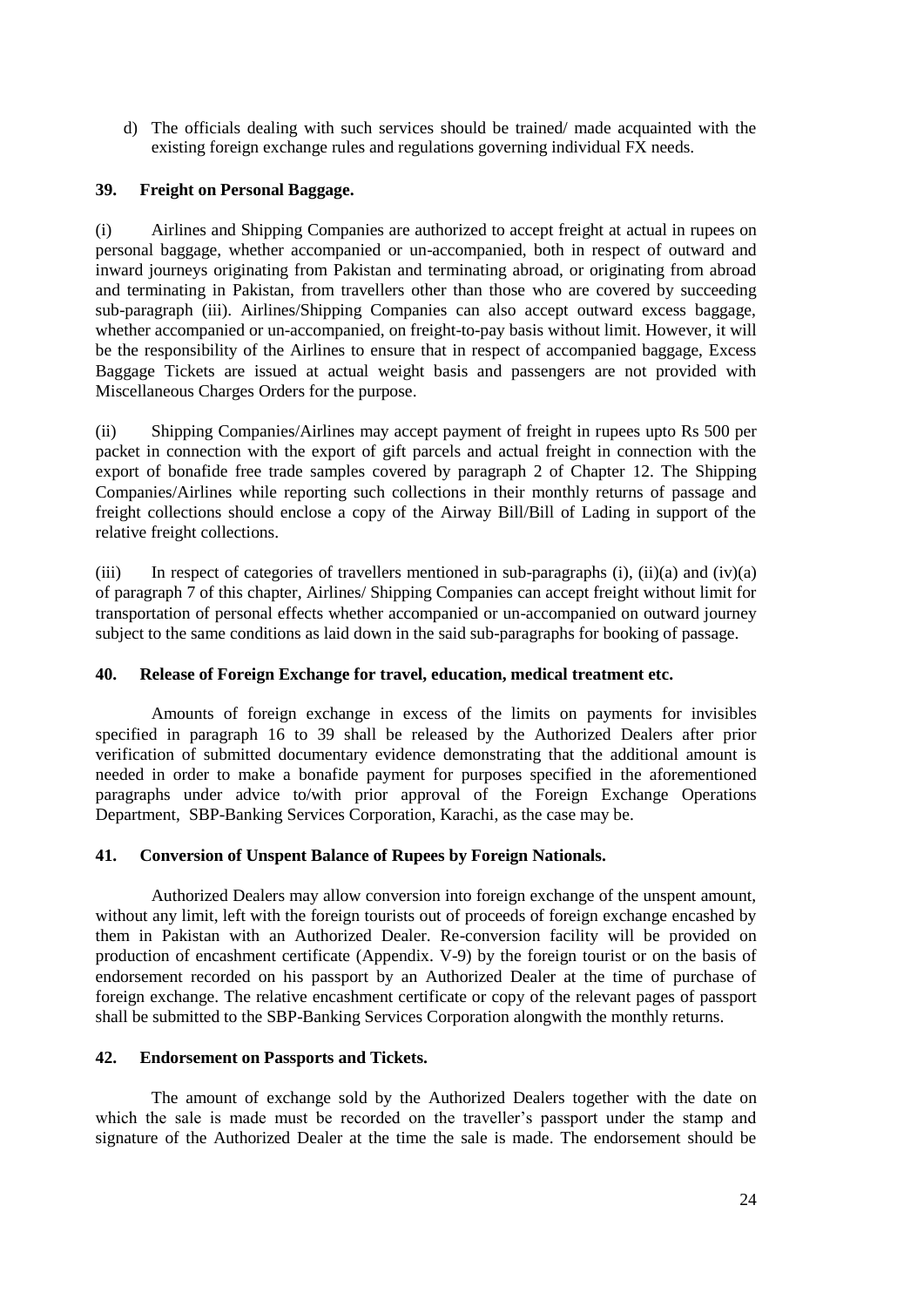made on the special pages provided for the purpose. The exchange issued should also be endorsed on the first page of ticket jacket as also back side of the passengers' coupon and a hole punched in the upper right hand corner of the passengers' air/steamer ticket. Authorized Dealers should not sell any exchange unless a person holds a ticket for departure on a definite date and that such a date is not later than two weeks from the date on which the exchange is issued. No exchange should be sold against tickets which do not specify the date of departure provided that these instructions do not apply if a person is travelling by land route where only the passport will be endorsed.

#### **43. Form in which Exchange may be issued.**

(i) Exchange granted for travel purposes should be issued only in the form of travelers cheques or circular letters of credit or in foreign currency notes or coins. It may be issued in the form of T.T. or M.T. also or Draft but in such cases, it should be expressly provided that payment by the drawee bank shall be made only on the personal application and identification of the traveller. When issuing travellers cheques or circular letters of credit, the Authorized Dealers should invariably mention therein, the place and date of issue. The travelers cheques or circular letters of credit must be signed personally by the applicant in the presence of the Authorized Dealer. The travellers cheques issued against the admissible PTEQ will be branded by the Authorized Dealers with a rubber stamp containing the narration "Good for encashment outside Pakistan and in case of encashment in Pakistan, proceeds will be paid in Pakistan rupees only." The Authorized Dealers will maintain record of travellers cheques sold by them in a register with the prescribed ruling (Appendix V-84).

(ii) The release of admissible PTEQ to the travellers proceeding abroad in the shape of foreign currency notes will be restricted to US\$100 only. The balance amount of admissible quota will be released in the shape of travellers cheques duly branded with rubber stamp as stipulated in the preceding sub-para.

## **44. Surrender by Travelers of Unspent Foreign Exchange.**

Attention of the all persons granted foreign exchange for travel abroad should be drawn by the Authorized Dealer to sub section (3) of Section 4 of the Act. No person who acquires foreign exchange for travel can use it for a purpose other than for his living or travelling expenses in the country for which exchange is issued. In the case of special allotment made by the State Bank, the exchange can be utilised only for the purpose for which it is sanctioned. All unspent amounts of foreign exchange should be sold to an Authorized Dealer by the traveller immediately on his return to Pakistan. If so desired by the person concerned, the amount of foreign exchange thus surrendered may be endorsed on his/her passport.

## **45. Exchange for Hajj.**

The Government of Pakistan announces each year the scale on which foreign exchange will be released to intending pilgrims to Saudi Arabia. Foreign exchange may be released by the designated Authorized Dealers to intending pilgrims in the form and on the scales and in accordance with the special instructions and conditions laid down by the Government for different categories of pilgrims.

## **45A. Remittances by Authorized Dealers on behalf of Hajj Group Organizers for Hajj.**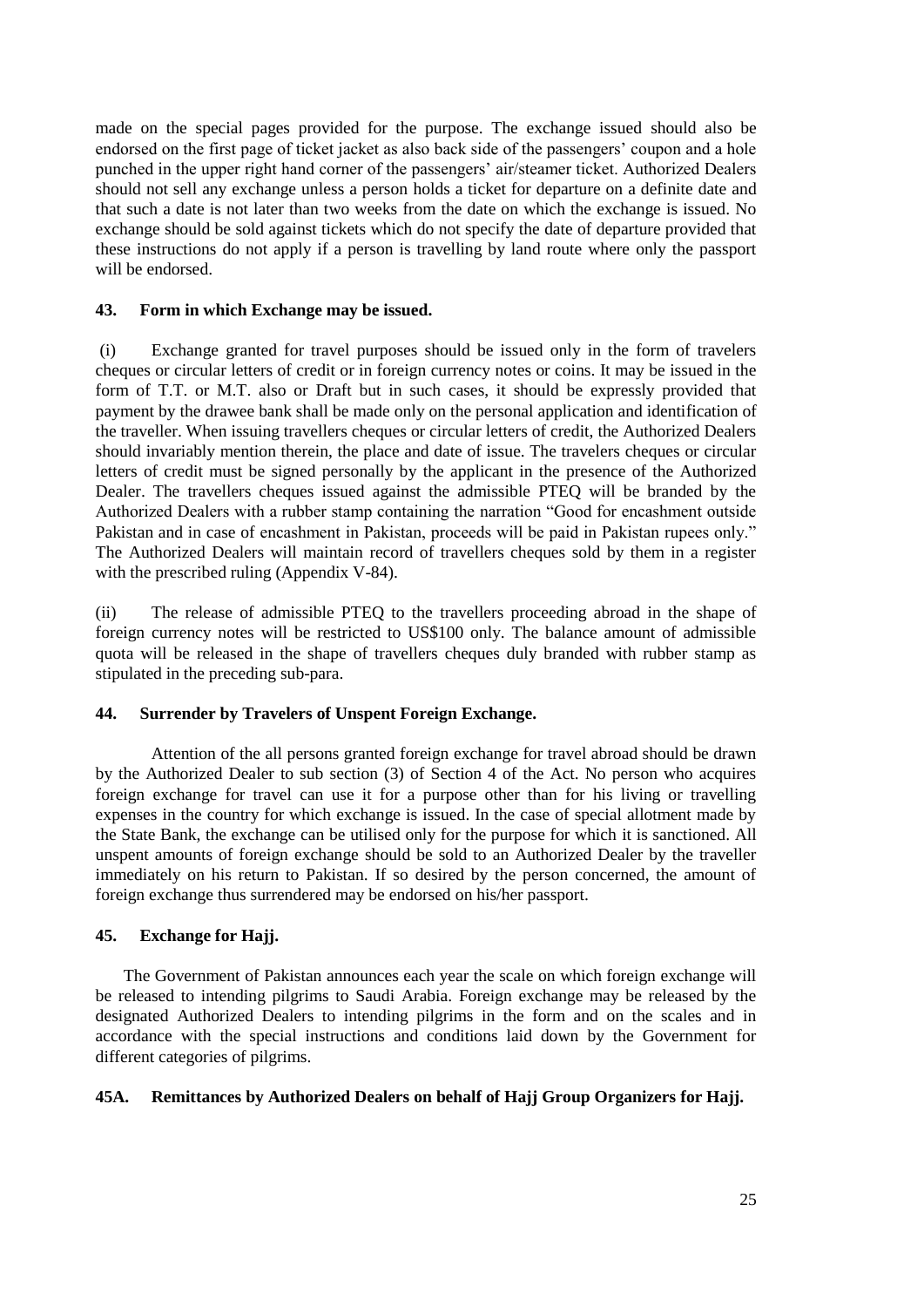(i) <sup>4</sup>Authorized Dealers may remit foreign exchange on behalf of the Hajj Group Organizers (HGOs) having been allocated quota by the Ministry of Religious Affairs & Interfaith Harmony (MoRA) under the Private Hajj Scheme for respective Hajj season subject to terms and conditions mentioned below. Authorized Dealers may obtain list of enlisted HGOs along with allocated quota in respect of each HGO from MoRA.

 Authorized Dealers, on being approached, shall either open a PKR Account in the name of concerned HGO with suffix "Hajj" or use the previously opened similar account specifically for the purpose of Hajj related remittances to Saudi Arabia subject to the following:

a) While opening/activating and operating these accounts, Authorized Dealers shall strictly follow SBP's AML/KYC guidelines and ensure compliance of all related rules and regulations issued from time to time. They shall obtain all necessary documents from the concerned HGO.

b) For the purpose of effecting Hajj related remittances to Saudi Arabia, each HGO is permitted to maintain only one account with the Authorized Dealer of its choice. In this respect, Authorized Dealer shall obtain an undertaking from the HGO that it is not maintaining such account with any of the other Authorized Dealers or any other branch of the same Authorized Dealer for this purpose.

(ii) With respect to the operations of the designated accounts of HGOs in Pakistan, the Authorized Dealers will ensure that permissible deposits shall only be the PKR funds received from intending pilgrims by the HGOs. The Authorized Dealers shall obtain the list of intending pilgrims from concerned HGOs containing at least the below-mentioned details:

a) Name, address and contact details.

b) Passport No. &

c) HGO Hajj Package opted (Amount of Hajj Packages).

(iii) Authorized Dealers shall allow remittances into HGO's account maintained with a specified Saudi bank against the PKR funds collected by HGOs in terms of sub-para (ii) above. However, in case where an HGO has not been able to open/operate account in Saudi Riyal with a Saudi bank, the remittances may be allowed directly to vendors/service providers in Saudi Arabia through FDD/TT/SWIFT. In this context, Authorized Dealers must ensure the following:

a) The remittances shall only be made for meeting expenses related to housing, Maktab, catering, transportation, guides, subsistence requirements and charges of the Ministry of Hajj in respect of intending pilgrims performing Hajj from the quota allocated to the concerned HGO against authenticated underlying contracts with service providers in Saudi Arabia and submission of following information/documents by the respective HGOs:.

(aa) Detail of Hajj Package bifurcating local and foreign expenses per pilgrim.

(bb) Quota Allocation letter by MoRA for respective Hajj season.

<sup>4</sup> F.E. Circular No. 03 dated July 01, 2016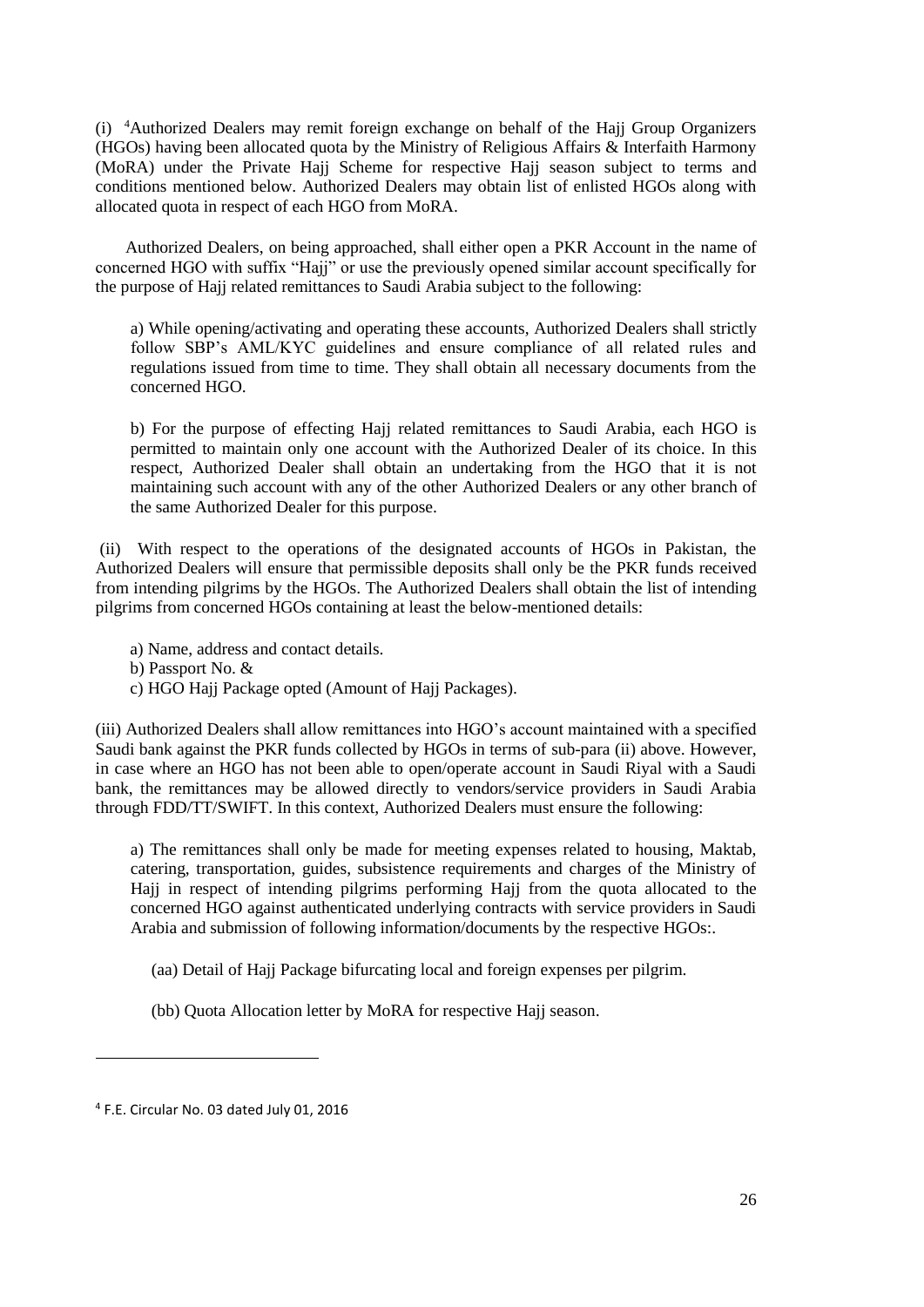(cc) Invoice(s) issued by Saudi vendors in favor of which remittance is being made or FDD is being issued. However, in case final invoices are not available with the HGOs, the Authorized Dealers will ensure submission of related invoices etc. after finalization of the contracts and will allow remittances after due diligence of contracts.

b) The HGOs shall provide per pilgrim per service foreign exchange requirements to Authorized Dealers for the services mentioned at (a) above in terms of related package. Authorized Dealers shall make remittances for such services after due verification keeping in view the total quota allocated to the concerned HGO under the Private Hajj Scheme for the concerned Hajj season. However, in any case, total remittances per pilgrim into account of HGO/direct payments to vendors in Saudi Arabia should not exceed 80% of the Hajj Package being offered to the individual pilgrim.

c) In case aggregate remittance against all services by an HGO on any given day exceeds US\$ 100,000/-, the concerned HGO will approach Exchange Policy Department, State Bank of Pakistan, Karachi along with related details and Form 'M' through the concerned Authorized Dealer for prior approval.

d) Head/Principal Offices of Authorized Dealers shall submit consolidated report in respect of remittance transactions to the State Bank executed on behalf of HGOs on or before the 5<sup>th</sup> day of the following month as per the prescribed format (Appendix V-140) at the email ID: [hajj.epd@sbp.org.pk.](mailto:hajj.epd@sbp.org.pk) Further, Authorized Dealers shall maintain complete record of these transactions for SBP's inspection.

e) It is mandatory for HGOs to repatriate the un-utilized amount to their designated bank accounts in Pakistan after completion of Hajj season. The respective Authorized Dealer shall ensure compliance of the same. Further, HGOs shall have the option to withdraw or transfer remaining PKR funds from these accounts to any other PKR account in Pakistan.

(iv) <sup>5</sup>Further, in order to facilitate the HGOs to make arrangements of Maktab, housing, catering, transportation, guides, etc. in Saudi Arabia, Authorized Dealers may make advance remittances on behalf of HGOs upto 30% of the Hajj Package being offered by them to the individual pilgrims. The remittances will be made on submission of the following information/documents by the respective HGOs:

(a) Authenticated underlying contract with Saudi vendor/service provider.

(b) Details of Hajj Package bifurcating projected local and foreign expenses per pilgrim.

(c) Quota Allocation letter by the Ministry of Religious Affairs & Interfaith Harmony for previous Hajj season.

(d) Undertaking from concerned HGO for repatriation of funds in case of non-performance.

(e) Invoice(s) issued by Saudi vendors/service providers in favor of which advance remittance is being made. However, in case final invoices are not available with the HGOs at the time of remittance, the Authorized Dealers will ensure receipt of related invoices subsequently.

<sup>5</sup> EPD Circular Letter No. 07 dated February 24, 2017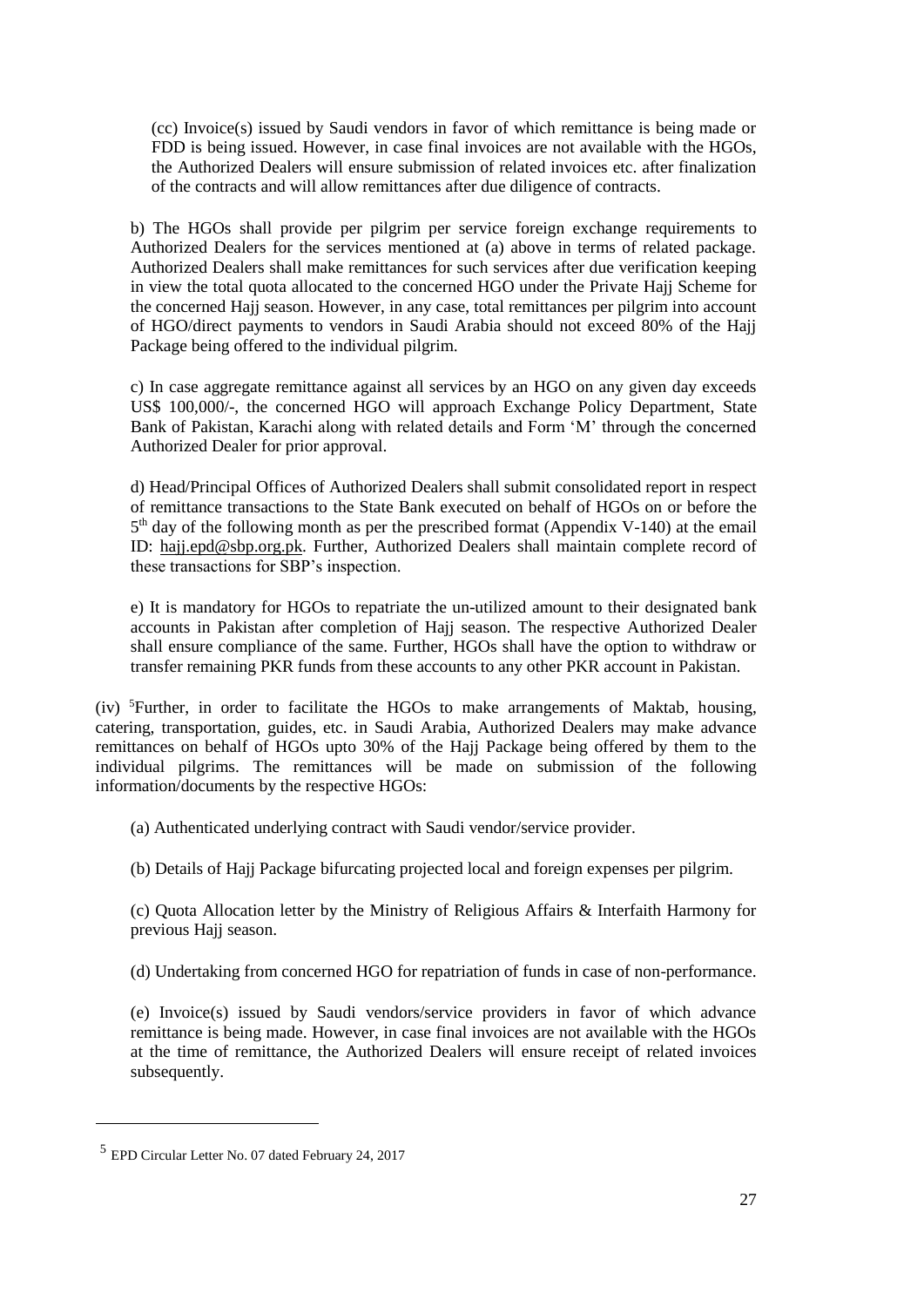$V)$ <sup>6</sup>In addition to the above, Authorized Dealers may also effect Hajj related remittances into United Agents Office, Saudi Arabia's IBAN maintained on behalf of each HGO with the External Hajj e-Service Portal. The remittances will be made on submission of following information/ documents by the respective HGOs:

- a) Details of Hajj Package bifurcating local and foreign expenses per pilgrim in terms of related Hajj Package(s).
- b) Undertaking from concerned HGO for repatriation of funds in case of non-utilization.

vi) Authorized Dealers must ensure receipt of all related invoices/e-invoices/vouchers, etc. from concerned HGO after finalization of the contracts, reconcile each transaction subsequently and comply with all instructions including those mentioned at Para (iii) above.

vii) While processing advance remittance request, the Authorized Dealer will take all possible measures to verify the bonafides and genuineness of the transaction. In case of non performance of contract for any reason, the Authorized Dealer and HGO will ensure repatriation of advance payment before completion of respective Hajj season.

viii) In the case of repatriation of advance payment, exchange gain, if any, will not be passed on to the HGO, rather the same will be deposited in favor of State Bank of Pakistan. To this effect, the Authorized Dealer should get consent/agreement signed by the concerned HGO at the time of effecting remittance. <sup>7</sup>The exchange gain should be deposited in favor of the State Bank through RTGS Clearing Account No. 427518. In this respect, a consolidated statement regarding all such cases will be submitted by Head/Principal Offices of the Authorized Dealers to the Director, Foreign Exchange Operations Department, SBP-Banking Services Corporation on monthly basis as per prescribed format (Appendix V-141).

## **45B Remittances by Authorized Dealers on behalf of Umrah Organizers<sup>8</sup>**

(i) Authorized Dealers may remit foreign exchange on behalf of the Umrah Organizers (Travel Agents) subject to following terms and conditions:

- a) Authorized Dealers, on being approached, shall open a PKR Account in the name of concerned Umrah Organizer with suffix "Umrah" for the purpose of Umrah related remittances to Saudi Arabia.
- b) While opening and operating these accounts, Authorized Dealers shall strictly follow SBP's AML/KYC & CDD guidelines and ensure compliance of all related rules and regulations issued from time to time.
- c) For the purpose of effecting remittances to Saudi Arabia, each Umrah Organizer is permitted to maintain only one account with the Authorized Dealer of its choice. In this respect, Authorized Dealer shall obtain an undertaking from the Umrah Organizer that it is not maintaining such account with any other Authorized Dealer or any other branch of the same Authorized Dealer for this purpose.

<sup>6</sup> EPD Letter No. 16540/EPP.8(8)P/2017 dated July 14, 2017

<sup>7</sup> EPD Circular Letter No. 22 dated Dec 05, 2017

<sup>8</sup> F.E. Circular No. 07 dated June 13, 2017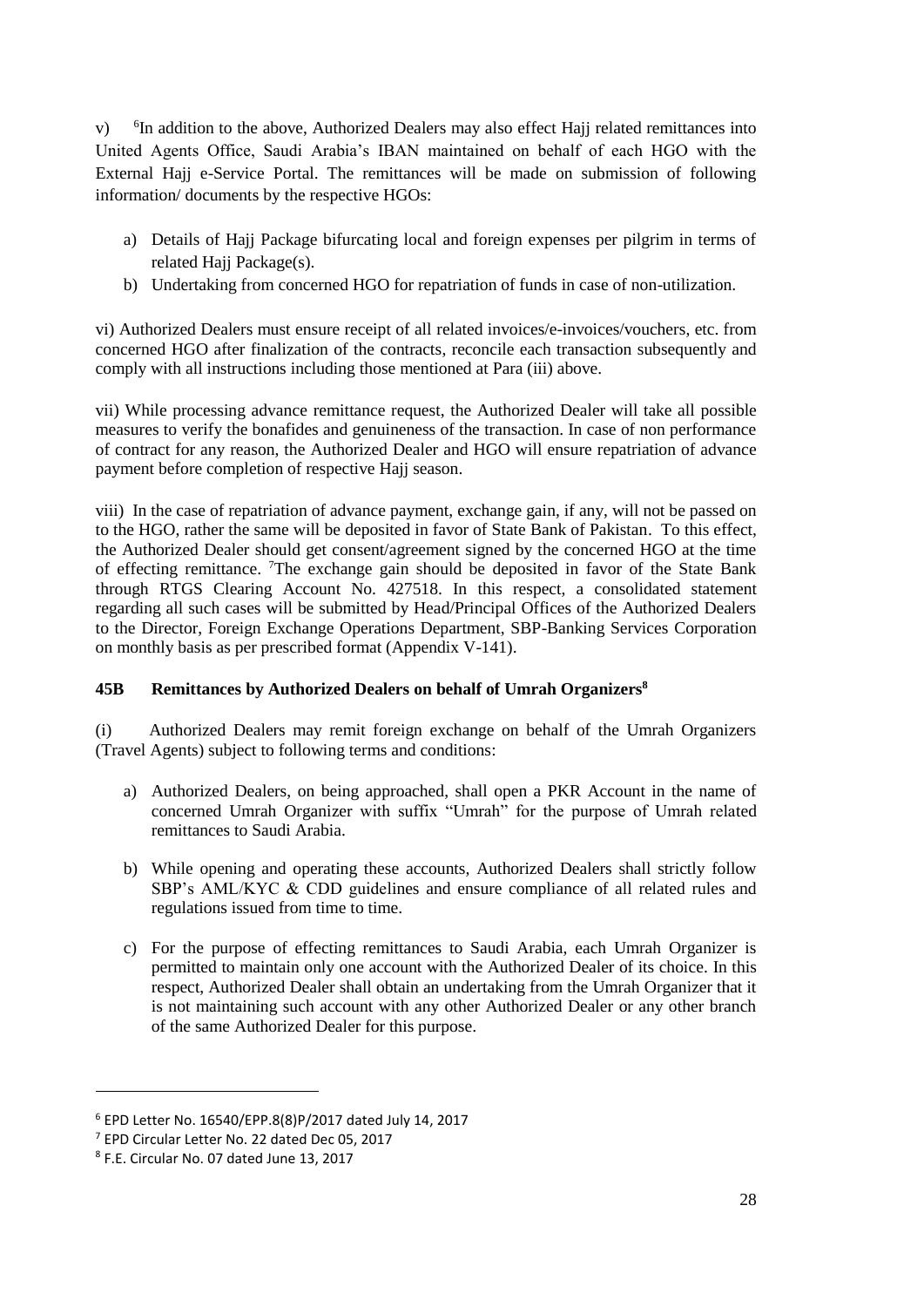- d) Authorized Dealers shall ensure that permissible deposits will only be PKR funds received from intending pilgrims by the Umrah Organizers.
- e) Authorized Dealers may also effect advance remittances on behalf of Umrah Organizers to Saudi Arabia on account of booking of hotels, transport and other associated purpose(s), if any. However, Authorized Dealers must ensure that the outstanding amount of such advance payment(s) at any time should not exceed USD 30,000 or equivalent.
- f) Authorized Dealers shall make remittances directly to vendors/service providers in Saudi Arabia through SWIFT/ Telegraphic Transfer/ Foreign Demand Draft.

ii) The remittances shall only be made for meeting expenses related to accommodation, transportation, fee/charges of the concerned Ministry of Saudi Arabia, if any, in respect of intending pilgrims performing Umrah on submission of the following information/documents:

- a) Copy of license from the respective Department of Tourism Services.
- b) Copy of registration letter by International Air Transport Association.
- c) Copy of agreement/contract between Umrah Organizer and Saudi vendor/service provider. However, the Authorized Dealer should ensure that the original agreement/contract bears the attestation of the Ministry of Religious Affairs & Interfaith Harmony.
- d) Invoice(s) issued by Saudi vendors in whose favor remittance is being made.
- e) Consolidated information as per the prescribed format (Appendix V-142) duly filled in by Umrah Organizers. However, in case of advance remittance, the Authorized Dealers shall ensure receipt of complete information/ documents after finalization of the contracts.
- f) For advance remittances, an undertaking from concerned Umrah Organizer that he shall ensure repatriation of funds in case of non/ partial performance for any reason.

iii) The Umrah Organizers shall provide per pilgrim per service foreign exchange requirements to Authorized Dealers for the services mentioned at (ii) above in terms of related package. Authorized Dealers shall make remittances for such services after due verification of above documents/information. However, in any case, total remittances per pilgrim to vendors in Saudi Arabia should not exceed Umrah Package being offered to the individual pilgrim after deducting air ticket, commission and other local charges, if any.

iv) In case intended aggregate remittance(s) by an Umrah Organizer on any given day exceeds USD 30,000 or equivalent, the concerned Authorized Dealer will approach Exchange Policy Department, SBP, Karachi along with related documents for prior approval.

v) While processing the requests for above remittances, the Authorized Dealer will take all possible measures to verify the bonafides and genuineness of information/data provided by Umrah Organizers and reconcile the same with the information issued by relevant authorities of Saudi Arabia. In case of any discrepancy, the Authorized Dealer should pursue the matter with the concerned Umrah Organizer.